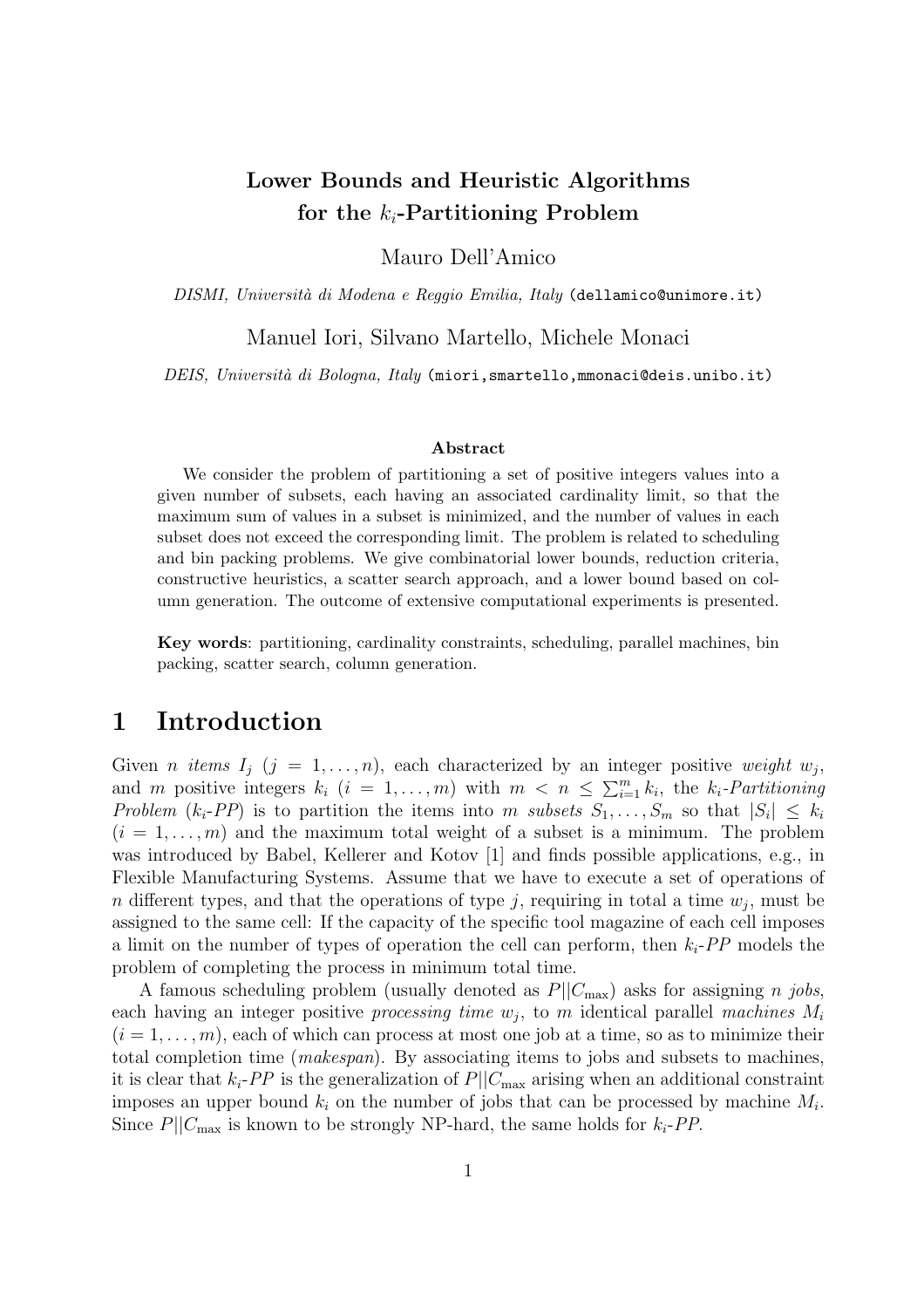Another special case of  $k_i$ -PP, that also generalizes  $P||C_{\text{max}}$ , is the  $P| \neq k|C_{\text{max}}$ scheduling problem, in which an identical limit  $k$  is imposed on the maximum number of jobs that can be assigned to any machine. Upper and lower bounds for this problem have been developed by Babel, Kellerer and Kotov [1], Dell'Amico and Martello [6] and Dell'Amico, Iori and Martello [4].

The Bin Packing Problem (BPP) too is related to  $k_i$ -PP. Here we are given n items, each having an associated integer positive *weight*  $w_j$ , and an unlimited number of identical containers (bins) of capacity c: the problem is to assign all items to the minimum number of bins so that the total weight in each bin does not exceed the capacity. Problem BPP can be seen as a 'dual' of  $P||C_{\text{max}}$ : By determining the minimum c value for which an m-bin BPP solution exists, we also solve the corresponding  $P||C_{\text{max}}$  problem. By introducing a limit k on the number of items that can be assigned to any bin, we similarly obtain a dual of  $P\vert\# \leq k|C_{\text{max}}$ . In order to obtain a dual of  $k_i$ -PP, we can impose the given limits  $k_i$  $(i = 1, \ldots, m)$  to the first m bins, and a limit equal to one to all other bins.

The dual relations above have been used to obtain heuristic algorithms and lower bounds for  $P||C_{\text{max}}$  (Coffman, Garey and Johnson [2], Hochbaum and Shmoys [16], Dell'Amico and Martello [5]) and  $P| \# \leq k | C_{\text{max}}$  (Dell'Amico and Martello [6]).

In this paper we study upper and lower bounds for  $k_i$ -PP, either obtained by generalizing algorithms from the literature so as to handle the cardinality constraints, or originally developed for the considered problem. In Section 2 we present lower bounds and reduction criteria. In Section 3 we examine generalizations of heuristic algorithms and of a scatter search approach. In Section 4 we propose a lower bound based on a column generation approach, that makes use of the above mentioned relations with BPP. The effectiveness of the proposed approaches is computationally analyzed in Section 5 through extensive computational experiments on randomly generated data sets.

Without loss of generality, we will assume in the following that items  $I_i$  are sorted by non-increasing  $w_i$  value, and subsets  $S_i$  by non-decreasing  $k_i$  value.

### 2 Lower bounds and reduction criteria

By introducing binary variables  $x_{ij}$   $(i = 1, \ldots, m, j = 1, \ldots, n)$  taking the value 1 iff item  $I_j$  is assigned to subset  $S_i$ , an ILP model of  $k_i$ -PP can be written as

$$
\min z \tag{1}
$$

$$
\sum_{j=1}^{n} w_j x_{ij} \leq z \quad (i = 1, ..., m)
$$
 (2)

$$
\sum_{i=1}^{m} x_{ij} = 1 \quad (j = 1, ..., n)
$$
 (3)

$$
\sum_{j=1}^{n} x_{ij} \leq k_i \quad (i = 1, \dots, m)
$$
 (4)

$$
x_{ij} \in \{0, 1\} \quad (i = 1, \dots, m; j = 1, \dots, n)
$$
 (5)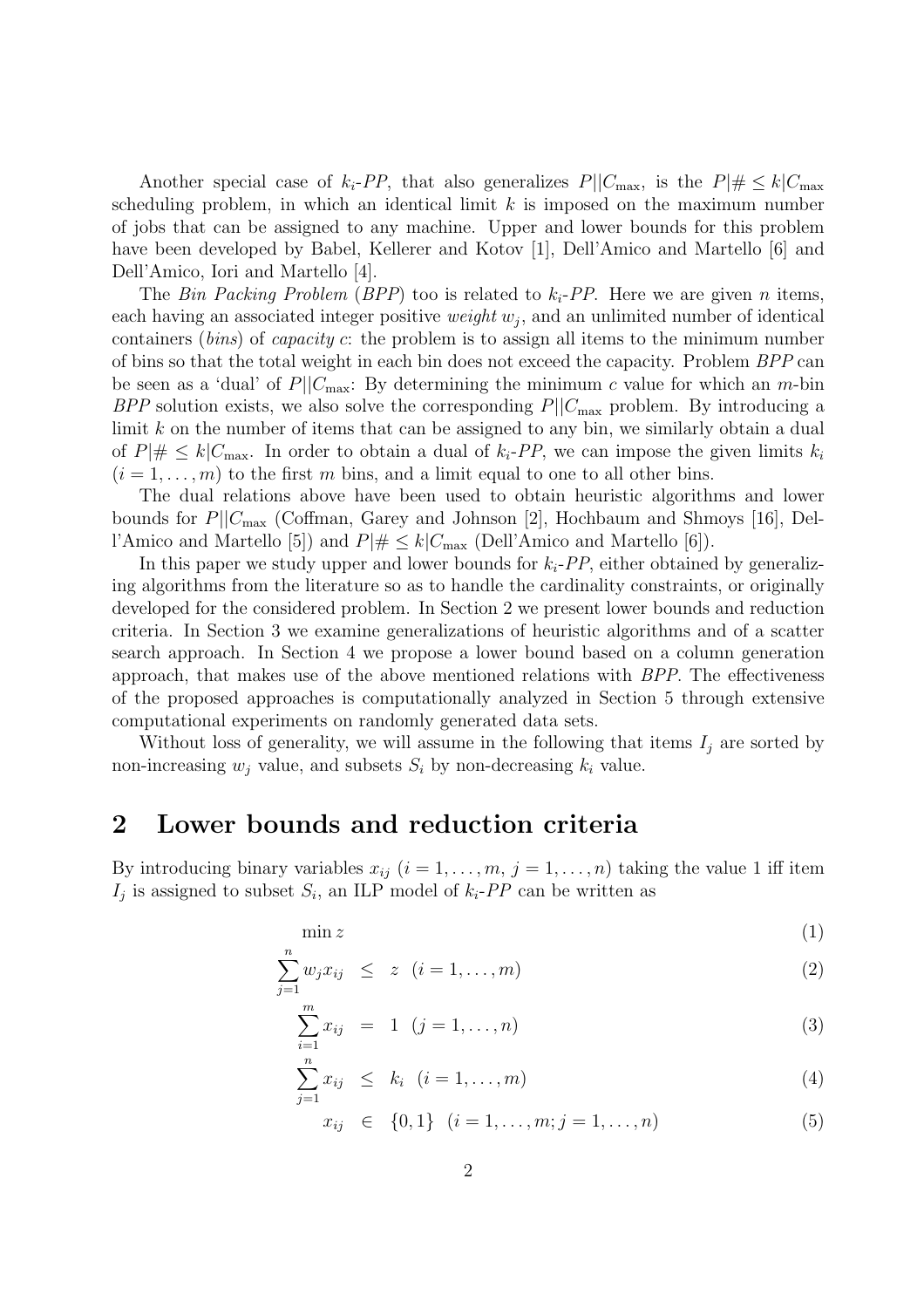where variable z represents the maximum weight of a subset.

In the following we will denote by

$$
free = \sum_{i=1}^{m} k_i - n \tag{6}
$$

the total number of unused feasible assignments to the subsets (with respect to the cardinality constraints) in any solution. Given a complete or partial solution x to  $(1)-(5)$ ,

$$
W_i = \sum_{j=1}^{n} w_j x_{ij} \quad (i = 1, \dots, m)
$$
 (7)

$$
card_i = \sum_{j=1}^{n} x_{ij} \quad (i = 1, ..., m)
$$
 (8)

will denote, respectively, the total weight of the items currently assigned to subset  $S_i$ , and their number. In the next section we present lower bounds and reduction algorithms based on the combinatorial structure of the problem. In our approach these computations, together with those of the heuristics of Section 3.1, are performed at the beginning of the scatter search approach described in Section 3.2. If an optimal solution is not obtained, the bound is improved through a computationally heavier approach, based on column generation, described later in Section 4.

### 2.1 Combinatorial lower bounds

Since  $P|# \leq k|C_{\text{max}}$  is a special case of  $k_i$ -PP, any lower bound for the former problem with k set to  $k_m$  (the largest cardinality limit) is also valid for the latter. We will denote by

$$
L_{|\# \le k_m|} = \max(L_3^k, L_{BKK}, L_{HS})
$$
\n(9)

the best among three bounds from the literature, used in Dell'Amico, Iori and Martello [4] for  $P|\# \leq k|C_{\text{max}}$ . These bounds will not be described here for the sake of conciseness: The complete description can be found in [4] and in Dell'Amico and Martello [6], Babel, Kellerer and Kotov [1] and Hochbaum and Schmoys [16].

The following lower bounds explicitly take into account cardinality constraints (4).

**Theorem 1.** Given any instance of  $k_i$ -PP, the value

$$
L_1 = w_1 + \sum_{j=n-k_1+free+2}^{n} w_j
$$
\n(10)

is a valid lower bound on the optimal solution value.

**Proof.** Assume by simplicity that  $k_1 - free > 1$ , and consider the item with maximum weight  $w_1$ . By (6), in any feasible solution such item will be assigned to a subset containing no less than  $k_1 - free - 1$  other items. The thesis follows, since in (10) it is assumed that the other items in such subset are the smallest ones. (If  $k_1$  – free  $\leq$  1, note that a summation  $\sum_{j=\alpha}^{\beta} w_j$  is considered to produce the value zero if  $\beta < \alpha$ .)  $\Delta$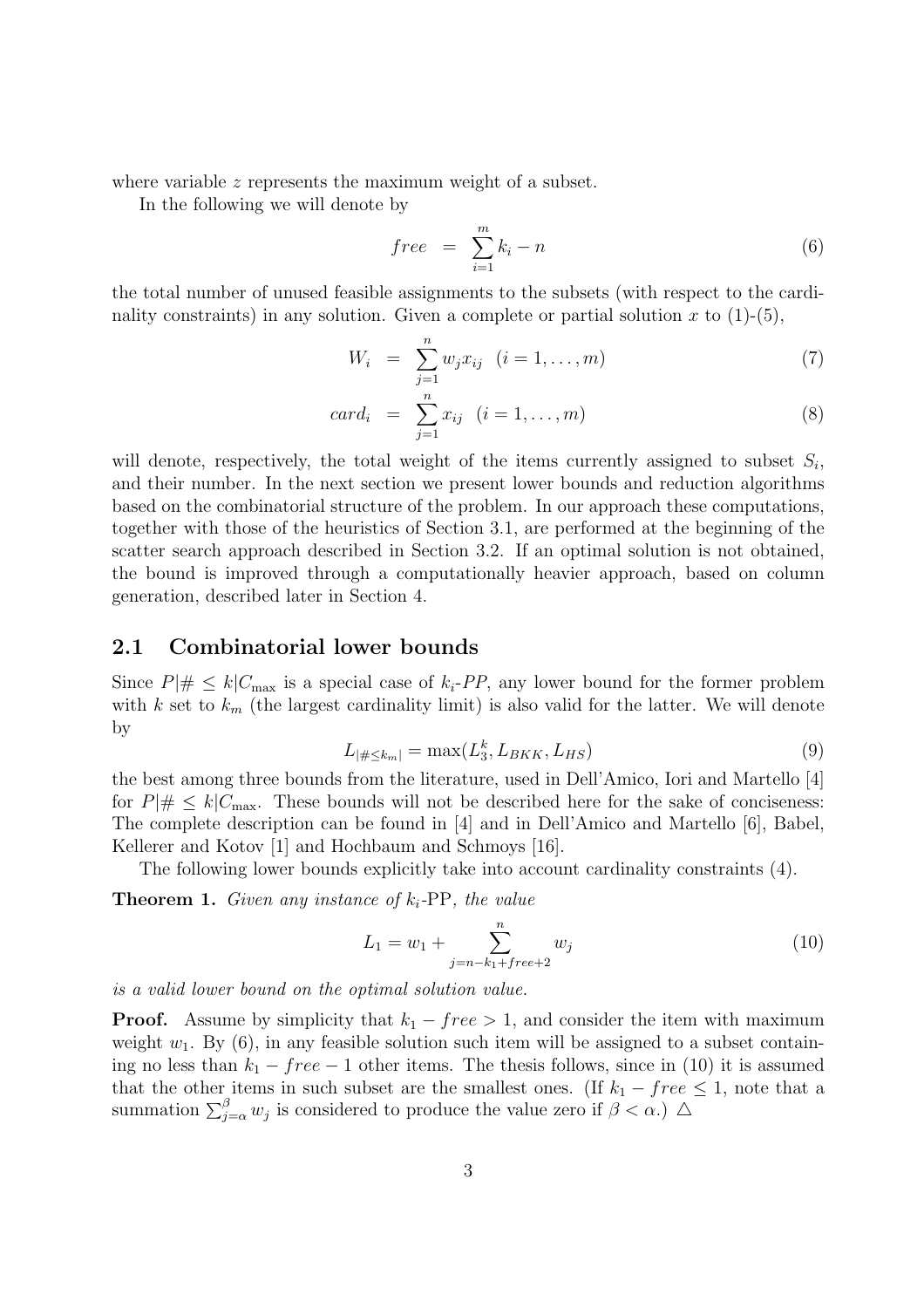**Theorem 2.** Given any instance of  $k_i$ -PP, the value

$$
L_2 = \max_{\ell=1,\dots,m} \left\{ \left[ \sum_{j=n-k(\ell)+free+1}^n w_j / \ell \right] \right\},
$$
 (11)

where  $k(\ell) = \sum_{i=m-\ell+1}^{m} k_i$ , is a valid lower bound on the optimal solution value.

**Proof.** Let  $\ell$  be any integer between 1 and m, and consider the last  $\ell$  subsets. Assume by simplicity that free is strictly smaller than  $k(\ell)$ , the sum of the cardinality limits for such subsets. This implies that, even if the other subsets contain the maximum possible number of items, the last  $\ell$  subsets will contain, in total, no less than  $k(\ell)-free$  items. In the best case: (i) these items will be the smallest ones, and (ii) they will be partitioned, among the last  $\ell$  subsets, so as to produce identical total weights. Hence  $\left[\sum_{j=n-k(\ell)+free+1}^n w_j/\ell\right]$  is a valid lower bound for any  $\ell$  value, and the validity of (11) follows.  $\Delta$ 

If the summation in (10) has zero value,  $L_1$  gives the obvious  $P||C_{\text{max}}$  bound  $w_1$ . Another immediate lower bound that comes from  $P||C_{\text{max}}$  (hence, does not take into account the cardinality constraints) but is not dominated by  $L_1$  nor by  $L_2$  is

$$
L_3 = \max\left(w_m + w_{m+1}, \left[\sum_{j=1}^n w_j/m\right]\right)
$$
 (12)

Our overall combinatorial bound is thus

$$
L_C = \max(L_{|\# \le k_m|}, L_1, L_2, L_3) \tag{13}
$$

### 2.2 Reduction criteria

Remind that the items are sorted by non-increasing  $w_i$  value, and the subsets by nondecreasing  $k_i$  value, and observe that, if  $k_1 = 1$ , there exists an optimal solution in which  $S_1 = \{I_1\}.$  This reduction process can be iterated, as shown in Figure 1.

#### Procedure Reduction1

1.  $i := 1$ ; 2. while  $k_i = 1$  do  $S_i = \{I_i\}, i := i + 1;$ 3. define a reduced instance by removing the first  $i - 1$  items and subsets end

#### Figure 1: Reduction1

Reduction1 can be performed before any other computation. Once a lower bound L (e.g.,  $L_C$ , see (13)) has been computed, a more powerful reduction can be obtained, based on the following considerations. First observe that if the total weight of the largest  $k_1$ items does not exceed L, then there exists an optimal solution in which  $S_1 = \{I_1, \ldots, I_{k_1}\}.$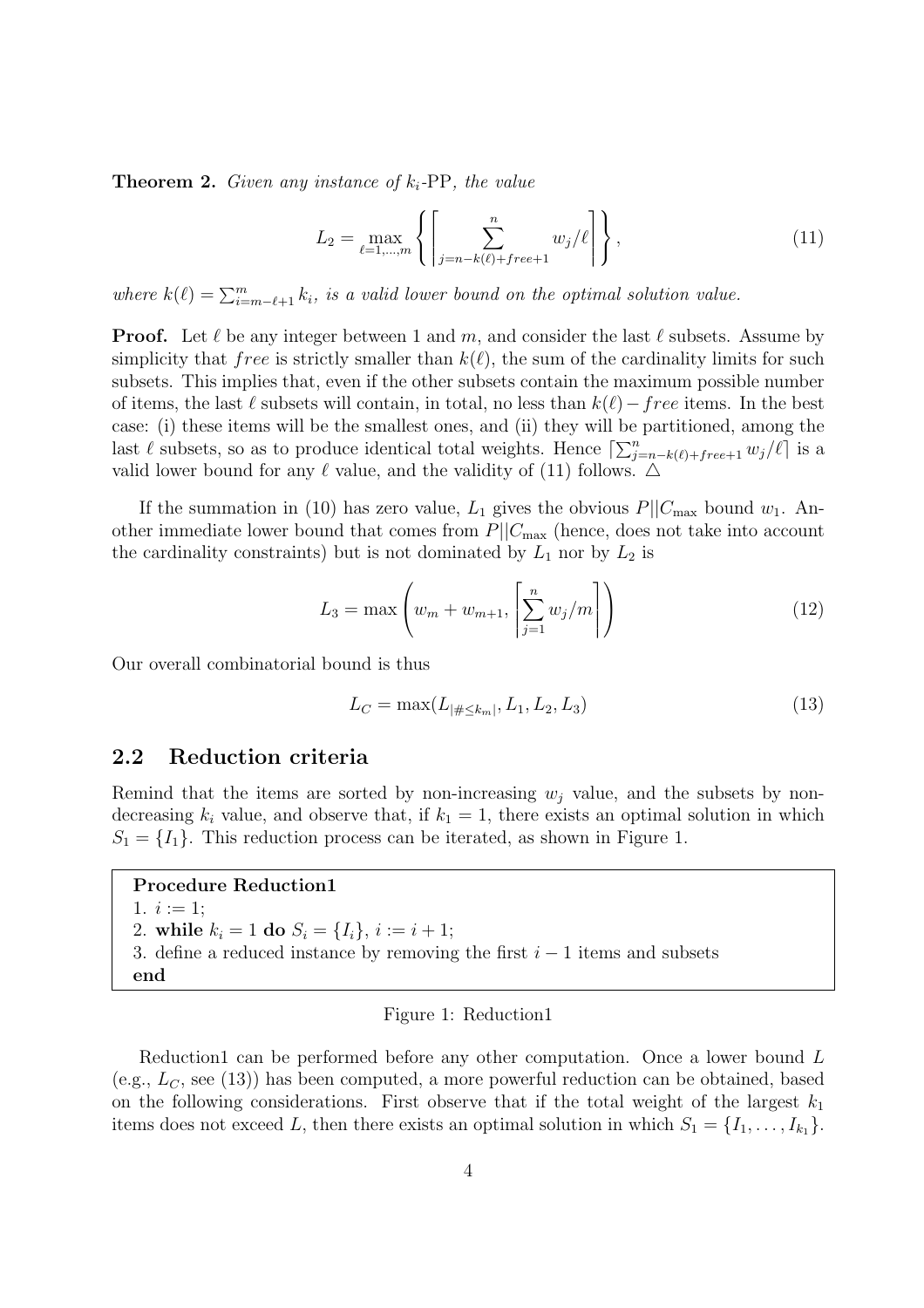This consideration can be extended to the first  $\widetilde{m}$ , say, subsets and the first  $\sum_{i=1}^{\widetilde{m}} k_i$  items: If we can obtain a feasible partial solution of value not exceeding  $L$ , then these items can be assigned to these subsets as in the solution found, and both subsets and items can be removed from the instance. Again, the process can be iterated, as shown in Figure 2.

Procedure Reduction2(L) 1.  $firstS := lastS := 1, firstI := 1, lastI = k_1;$ 2. repeat 2.1 let  $\tilde{x}$  be a feasible solution of value  $\tilde{z}$  to the sub-instance induced by subsets  $\{S_{firstS}, \ldots, S_{lastS}\}\$  and items  $\{I_{firstI}, \ldots, I_{lastI}\}\;$ ; 2.2 if  $\tilde{z} \leq L$  then assign items  $\{I_{firstI}, \ldots, I_{lastI}\}$  to subsets  $\{S_{firstS}, \ldots, S_{lastS}\}$  as in  $\tilde{x}$ ;  $firstS := lastS + 1, lastS := firstS;$  $firstI := lastI + 1, lastI := firstI + k<sub>firstS</sub> - 1;$ else  $lastS := lastS + 1$ ,  $lastI := lastI + k_{lastS}$ endif until stopping conditions are met; 3. define a reduced instance by removing the first  $lastI$  items and  $lastS$  subsets end

#### Figure 2: Reduction2

In our implementation the stopping condition is  $(\tilde{z} > L$  and  $lastI > n/2)$ . When the sub-instance includes just one subset, it can be trivially solved. The solution of subinstances with more than one subset is obtained through the heuristics of the next section. Whenever Reduction2 manages to reduce the current instance, the lower bound is recomputed: If it increases, the procedure is re-executed.

## 3 Heuristic algorithms

Problem  $P||C_{\text{max}}$  has been attacked with several constructive approximation algorithms and with some metaheuristic approaches (see, e.g., the surveys by Lawler et al. [20], Hoogeveen, Lenstra and van de Velde [17] and Mokotoff [24]). The constructive heuristics can be subdivided into the following three main classes.

• List Scheduler: After sorting the jobs according to a given rule, the algorithm considers one job at a time and assigns it to the machine  $M_i$  with minimum current load, without introducing idle times. For  $P||C_{\text{max}}$  one of the more effective sorting rules is the so called Longest Processing Time (LPT) introduced by Graham [15], that orders the jobs by non-increasing processing times. The probabilistic analysis in Coffman, Lueker and Rinnooy Kan [3] shows that, under certain conditions, the solution produced by *LPT* is asymptotically optimal.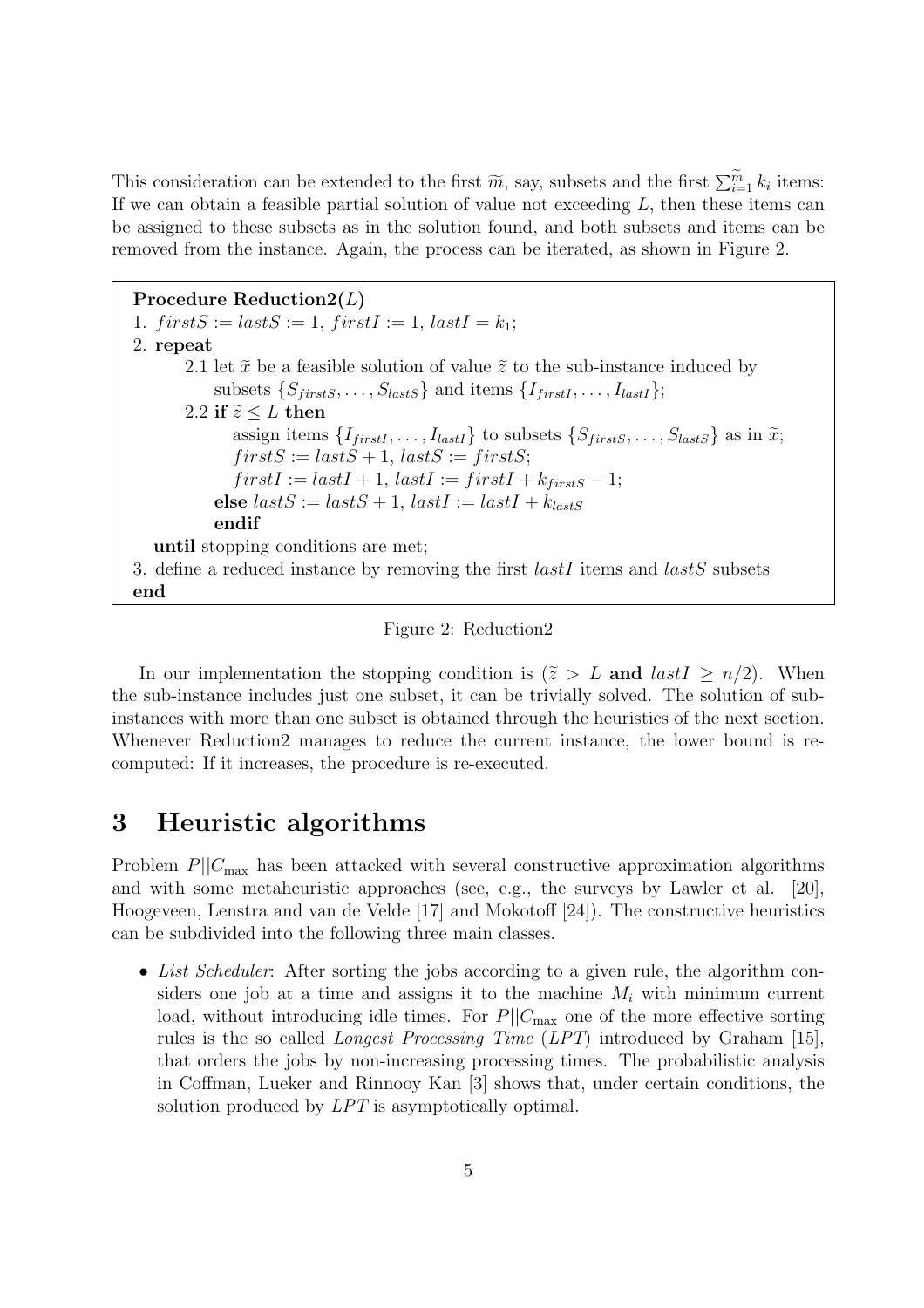- Dual algorithms: These methods exploit the 'duality' with BPP outlined in Section 1, using two possible strategies. Both strategies start with a tentative solution value  $\tilde{c}$  and solve the corresponding BPP instance with bin capacity  $\tilde{c}$ , by means of some heuristic. If the solution uses more that m bins then: (i) the first strategy re-assigns to bins  $1, \ldots, m$  the items assigned to bins  $m + 1, m + 2, \ldots$  using some greedy method; (ii) the second strategy finds, through binary search, the smallest  $\tilde{c}$  value for which the induced BPP instance uses no more than m bins. An example of dual approach implementing the first strategy is the *Multi Subset* (*MS*) method by Dell'Amico and Martello [5], while methods using the second strategy are the Multi Fit algorithm (MF) proposed by Coffman, Garey and Johnson [2], and the  $\epsilon$ -dual method by Hochbaum and Shmoys [16].
- *Mixed algorithms*: The main idea of these methods is to combine two or more solution techniques, by switching from one to another during the construction of the solution. The rationale behind these methods is to try and catch the best of each basic algorithm. For example, it is well known that LPT is able to construct partial solutions with values of the machine loads very close to each other, but it fails in this attempt when assigning the last jobs. A mixed algorithm tries to overcome this problem by using LPT for assigning the first, say,  $\hat{n} < n$  jobs, then completes the solution using another rule (see e.g. Mokotoff, Jimeno and Gutiérrez  $[25]$ ).

The solution obtained with one of the methods above can be improved through reoptimization and local search. It is quite surprising that several metaheuristic approaches can be found in the literature for variants of  $P||C_{\text{max}}$  arising, e.g., when there are sequence depending setups, or the objective function is the sum of the completion times of the last job of each machine, but very few algorithms have been proposed for the pure  $P||C_{\text{max}}$ problem. Finn and Horowitz [9] introduced a polynomial improvement algorithm called  $0/1$  interchange. Hübscher and Glover [18] proposed a tabu search algorithm, Fatemi-Ghomi and Jolai-Ghazvini [7] a local search approach based on 2-exchanges. Mendes et al. [23] compared a tabu search approach with a memetic algorithm, while Frangioni, Necciari and Scutell`a [8] presented a local search algorithm based on multiple exchanges within large neighborhoods.

For  $P|\# \leq k|C_{\text{max}}$ , the only metaheuristic in the literature is, to our knowledge, the scatter search algorithm proposed by Dell'Amico, Iori and Martello [4].

In the next sections we describe constructive heuristics and a scatter search algorithm for  $k_i$ -PP, that were obtained by generalizing constructive heuristics for  $P||C_{max}$  and the scatter search algorithm for  $P|\# \leq k|C_{\text{max}}$ . For the constructive heuristics the modifications are aimed to handle the cardinality constraints, while for the scatter search they consist in generalizing the simpler cardinality contraints of  $P|\# \leq k|C_{\text{max}}$  to our case. We give in the following a synthetical description of the resulting  $k_i$ -PP algorithms.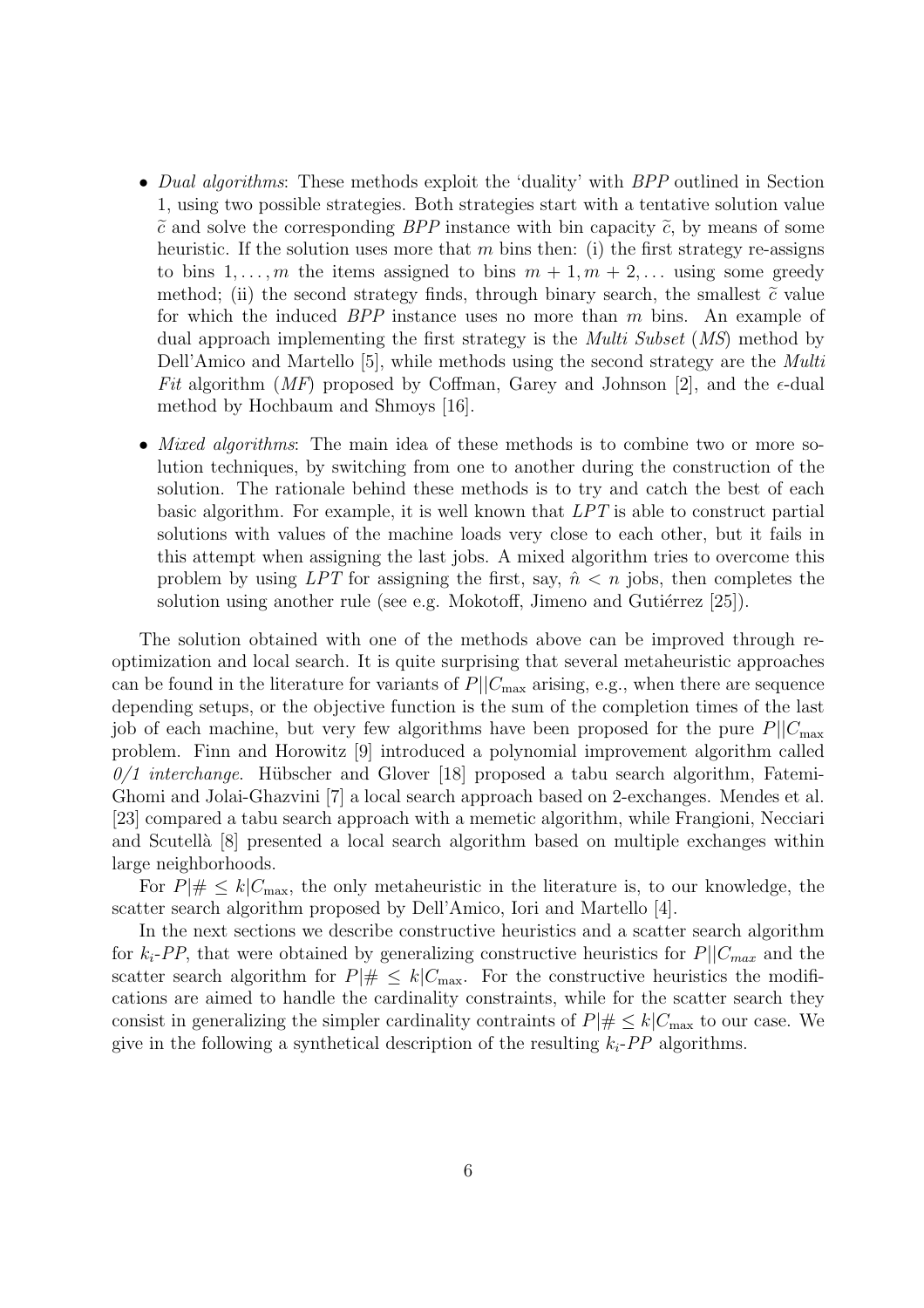### 3.1 Constructive Heuristics

We obtained heuristics for  $k_i$ -PP by generalizing methods for  $P||C_{max}$ . The following algorithms were obtained (see (7) and (8) for the definitions of  $W_i$  and  $card_i$ ).

 $LPT-k_i$ : This is an implementation of the  $LPT$  list scheduler, with an additional condition imposing that no more than  $k_i$  items are assigned to subset  $S_i$ . The items are initially sorted by non-increasing  $w_j$  values. At each iteration, the next item is assigned to the subset  $S_i$  with minimum total weight  $W_i$  among those satisfying  $card_i < k_i$  (breaking ties by lower  $k_i$  value).

 $GH-k_i$ : This is an iterative mixed approach derived from the  $Gap$  Heuristics by Mokotoff, Jimeno and Gutiérrez [25] for  $P||C_{max}$ . At each iteration, a procedure that builds up a complete solution is executed with different values of a parameter  $\lambda$ . This procedure starts by assigning the items to the m subsets with the  $LPT-k<sub>i</sub>$  method but, as soon as the minimum weight of a subset reaches  $\lambda$ , it switches to a different rule: Assign the current item to the subset  $S_i$ , among those with  $card_i < k_i$ , for which the resulting total weight  $W_i$  is as close as possible to lower bound  $L<sub>C</sub>$ . The best solution obtained is finally selected.

 $MS1-k_i$ : The method is obtained from the dual algorithm  $MS$  by Dell'Amico and Martello [5]. In the first phase, this algorithm approximately solves the associated BPP instance by filling one bin at a time through the solution of an associated Subset Sum Problem  $(SSP)$ : Given  $n$  positive integers and a single bin of capacity  $c$ , find the subset of integers whose sum is closest to, without exceeding, c. To adapt  $MS$  to  $k_i$ -PP it is then enough to modify the procedure used to define each subset  $S_i$  (bin) so that it only produces solutions satisfying  $|S_i| \leq k_i$ . The procedure used in our implementation was approximation algorithm  $G<sup>2</sup>$  by Martello and Toth [21], that builds up an SSP solution by selecting one item at a time: It is then easy to modify it so as to handle the additional constraint. In the second phase,  $\overline{MS}$  uses a greedy method to re-assign the items (if any) not inserted in the first m bins, and again the cardinality constraint is easily embedded.

 $MS2-k_i$ : It differs from  $MS1-k_i$  only in the method used to solve the SSP instances, that is here the simpler and faster algorithm  $G<sup>1</sup>$  in [21].

 $MS3-k_i$ : This is a hybrid branch-and-bound/ $MS$  method. We start with a branch-decision tree truncated at level  $\ell$ . At each level  $l \leq \ell$  we assign item  $I_l$ , in turn, to all already initialized subsets, and (possibly) to a new one, provided the corresponding cardinality constraints are not violated: Each node has then an associated partial solution consisting of the first l items. We consider all the partial solutions of level  $\ell$ : Each of them is completed by applying MS1- $k_i$  and MS2- $k_i$  to the remaining  $n - \ell$  unassigned items, and the best solution is finally selected. In our implementation we set  $\ell = 5$ .

 $MS\text{-}k_i$ : Execute  $MS\text{-}k_i$ ,  $MS\text{-}k_i$  and  $MS\text{-}k_i$ , and select the best result.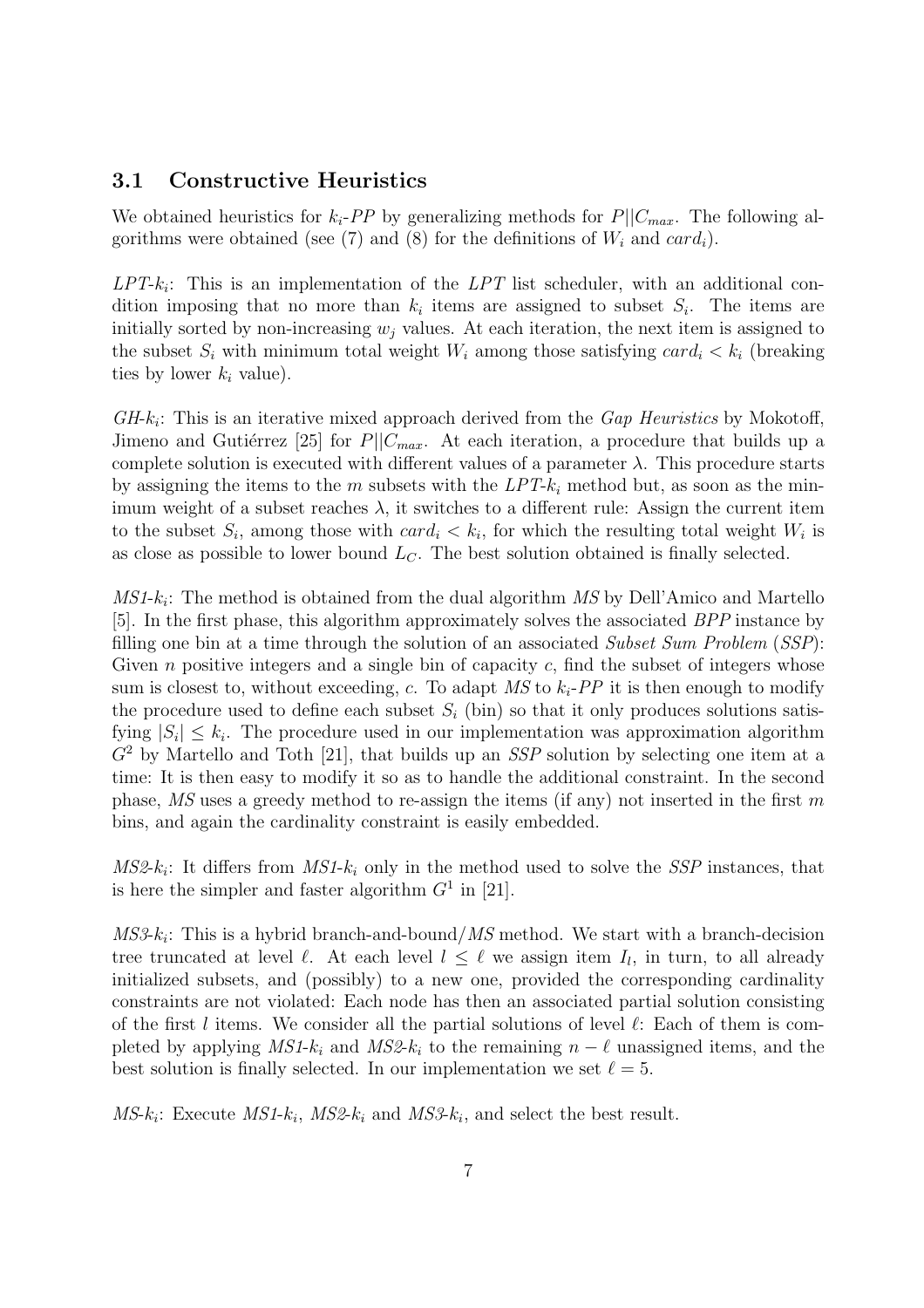### 3.2 Scatter Search

Scatter Search is a metaheuristic technique whose founding ideas go back to the seminal works of Glover [10, 11] in the early Sixties. Apparently these ideas were neglected for more than 20 years and resumed in Glover [12], where Scatter Search was presented for the first time. In the Eighties and the Nineties the method was successfully applied to solve a large set of problems. The basic idea (see Glover [13]) can be outlined in the following three steps:

- 1. generate a starting set of solutions (the reference set), possibly using problem dependent heuristics;
- 2. create new solutions through combinations of subsets of the current reference solutions;
- 3. extract a collection of the best solutions created in Step 2 and iterate on Step 2, unless a stopping criterion holds.

This basic procedure has been improved in several ways. First of all, the reference set is usually divided into two subsets: The first one containing solutions with a high "quality", the second one containing solutions very "diverse" from the others. A second refinement consists in applying some re-optimization algorithm to each solution before deciding if it has to be stored in the reference set. Other improvements concern the methods used to generate the starting solutions, to combine the solutions and to update the reference set. We based our implementation on a classical template (see Laguna [19], Glover, Laguna and Martí [14]) that was already used in Dell'Amico, Iori and Martello [4] for  $P\# \leq k|C_{\text{max}}$ , summarized in Figure 3.

#### Procedure Scatter

- 1. Randomly generate a set T of solutions and improve them through intensification.
- 2. Compute the fitness of each solution, i.e., a measure of its "quality".
- 3. Create a reference set R of r distinct solutions by selecting from T the q solutions with highest fitness, and the d solutions with highest *diversity*.
- 4. Evolve the reference set  $R$  through the following steps:
	- 4.1 Subset generation: generate a family G of subsets of R.

4.2 while  $\mathcal{G} \neq \emptyset$  do

extract a subset from  $G$  and obtain a solution s through *combination*; improve s through intensification;

execute the reference set update on R

endwhile;

4.3 if stopping criteria are not met then go to 4.1;

end

Figure 3: Scatter Search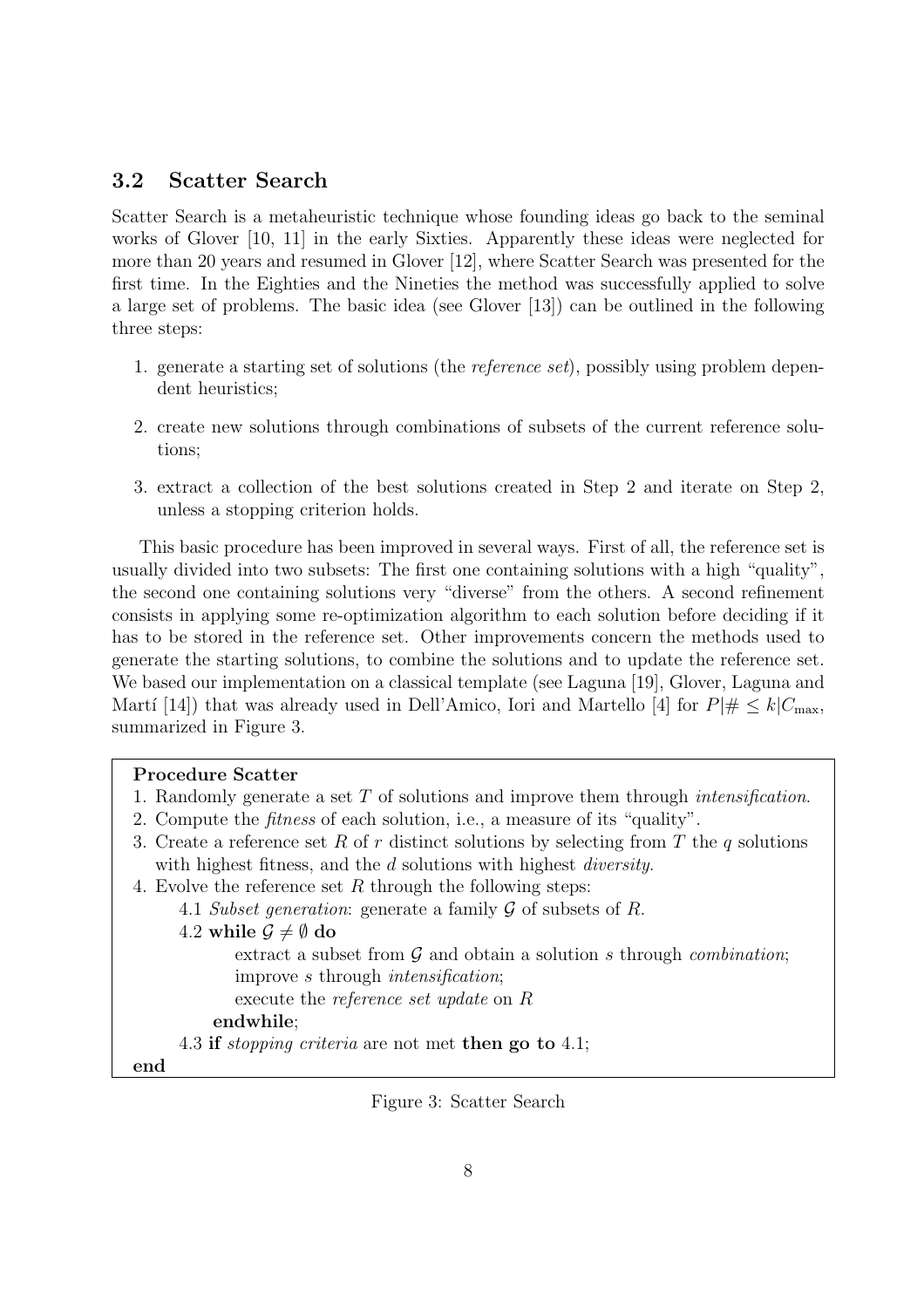On the basis of the outcome of extensive computational experiments, we set the size of the initial set T to 100, while the reference set R has size  $r = q + d = 18$  (with  $q = 10$ ) and  $d = 8$ ). In the reference set we maintain separated the high-quality solutions (first q solutions) and the high-diversity solutions (last d solutions). Solutions  $1, \ldots, q$  are ordered by decreasing quality, while solutions  $q + 1, \ldots, r$  are ordered by increasing diversity (i.e., the best solution is the first one and the most diverse is the last one).

In the following we give some details on the implementation of *fitness* calculation, diversity evaluation, intensification, subset generation, combination method, reference set update and stopping criteria.

**Fitness**. Let  $z(s)$  be the value of a solution s. The corresponding fitness is defined as  $f(s) = z(s)/(z(s) - L)$ , where L denotes the best lower bound value obtained so far. We have chosen this function instead of the pure solution value in order to obtain a less flat search space in which differences are highlighted, so the search can be directed towards more promising areas.

Diversity. Given two solutions,  $s$  and  $t$ , and an item,  $I_j$ , we compute

$$
\delta_j(s,t) = \begin{cases} 1 & \text{if } I_j \text{ is assigned to the same subset in solutions } s \text{ and } t; \\ 0 & \text{otherwise} \end{cases}
$$
 (14)

and establish the diversity of s from the solutions in  $R$  as the minimum 'distance' of s from a solution of the set, defined as

$$
d(s) = \min_{t \in R} \left\{ \sum_{j=1}^{\tau} \delta_j(s, t) \right\} \tag{15}
$$

with  $\tau = \min(2m, n)$ , i.e., only the items with largest weight are relevant in this evaluation.

Intensification. Given a solution s, we apply a sequence of re-optimization procedures obtained by generalizing those introduced in Dell'Amico, Iori and Martello [4] for  $P|\# \leq k|C_{\max}$ .

Procedure MOVE considers one subset  $S_i$  at a time and tries to move large items from  $S_i$  to other subsets. It starts with the largest item, say  $I_j$ , currently assigned to  $S_i$  and looks for the first subset  $S_h$   $(h \neq i)$  such that  $card_h < k_h$  and  $W_h + w_j < W_i$ . If such  $S_h$ exists, item  $I_j$  is moved to  $S_h$  and the procedure is re-started; otherwise the next largest item of  $S_i$  is selected and the search is iterated.

Procedure EXCHANGE works as MOVE, with just one difference: The selected large item  $I_j \in S_i$  is not just moved to  $S_h$  but exchanged with an item  $I_g \in S_h$ , provided that  $w_g < w_j$  and  $W_h - w_g + w_j < W_i$ .

In the special case  $n = \sum_{i=1}^{m} k_i$ , two additional re-optimization procedures, MIX1 and MIX2, are applied. MIX1 builds a new partial solution by initially assigning the first  $\bar{n}$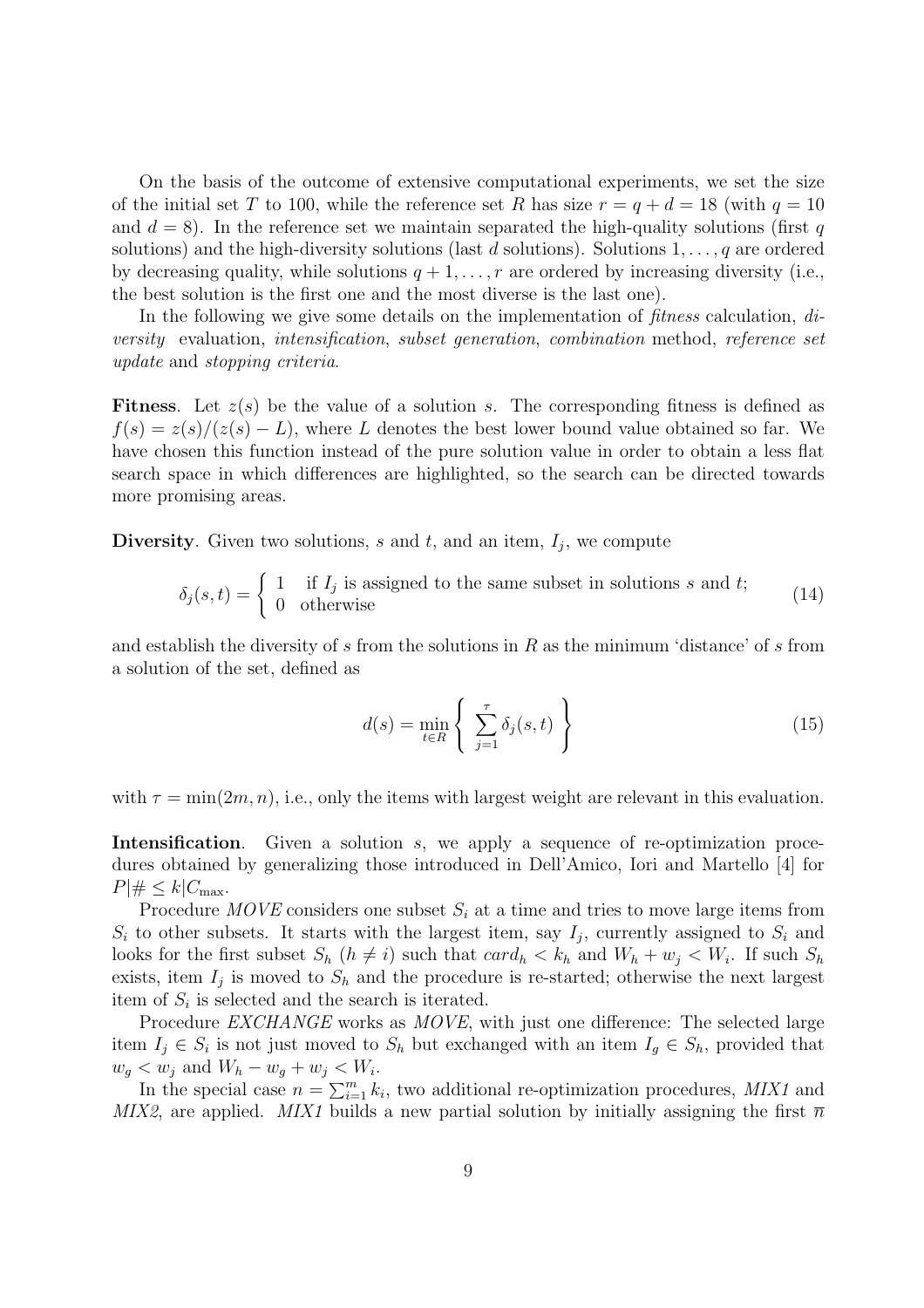$(\bar{n} < n)$  items as in the given solution, and then considering the subsets according to nonincreasing  $W_i$  values. For each  $S_i$ , the quantity  $gap_i = k_i - card_i$  (number of items that can be still assigned to  $S_i$ ) is evaluated: if  $gap_i > \overline{k}$  (for a given parameter  $\overline{k}$ ), then the  $(gap_i - \overline{k})$  smallest items are assigned to  $S_i$ . In any case,  $S_i$  is completed with the addition of  $\min\{gap_i, \overline{k}\}\)$  items that are selected, through complete enumeration, in such a way that the resulting  $W_i$  value is as close as possible to L. Procedure  $MIX2$  differs from  $MIX1$  only in the construction of the initial partial solution: Given a prefixed parameter  $k$ , each subset  $S_i$  is initialized with the first (largest) min $\{\tilde{k}, k_i\}$  items as in the original solution. The values of the parameters were experimentally determined as:  $\bar{k} = 3$ ,  $\bar{n} = \max(m, n - 3m)$ and  $k = \max\{0, (k_m - 3)\}.$ 

Subset generation. We adopted the classical multiple solution method (see, e.g., Glover, Laguna and Martí  $[14]$ , that generates, in sequence, all 2-element subsets, the 3-element subsets that are obtained by augmenting each 2-element subset to include the best solution not already belonging to it, the 4-element subsets that are obtained by augmenting each 3-element subset to include the best solution not already belonging to it and the  $i$ -element subsets (for  $i = 5, \ldots, r$ ) consisting of the best i elements.

**Combination**. Given a number of distinct solutions  $s_1, s_2, \ldots$ , we define an  $m \times n$  fitness matrix F with  $\mathcal{F}_{ij} = \sum_{a \in A_{ij}} f(s_a)$ , where  $A_{ij}$  is the index set of the solutions where item  $I_j$  is assigned to subset  $S_i$ . We first construct  $\gamma$  solutions ( $\gamma$  being a given parameter) through a random process that, for  $j^* = 1, \ldots, n$ , assigns item  $I_{j^*}$  to subset  $S_{i^*}$  with probability  $\mathcal{F}(i^*, j^*)/\sum_{i=1}^m \mathcal{F}(i, j^*)$ . If the resulting subset  $S_{i^*}$  has  $k_{i^*}$  items assigned, then we set  $\mathcal{F}(i^*, j) = 0$  for  $j = 1, \ldots, n$  (so  $S_i^*$  is not selected at the next iterations). If for the current item  $I_j^*$  we have  $\sum_{i=1}^m \mathcal{F}(i,j^*) = 0$ , then the item is assigned to the subset with minimum weight  $W_i$  among those that have not reached the cardinality limit. We finally select the best-quality solution among the  $\gamma$  solutions generated. In our implementation we set  $\gamma = 3$  for  $n < 100$  and  $\gamma = 1$  for  $n \geq 100$ .

Reference set update. The *dynamic reference set update* (see, e.g., Glover, Laguna and Martí  $[14]$ ) has been introduced to update the reference set by maintaining a good level of quality and diversity. A solution enters R if its fitness is better than that of the  $q$ -th best solution (the worst of the high-quality solutions maintained in  $R$ ), or its diversity (computed through (14) and (15)) is higher than that of the  $(q + 1)$ -th solution (the less diverse solution of  $R$ ).

Stopping criteria. We terminate the search if: (i) the current best solution has value equal to lower bound  $L$ ; or (ii) no reference set update occurs at Step 4.; or (iii) Step 4. has been executed b times, with  $b = (10, 5, 1)$ , for  $n < 100$ ,  $100 \le n < 400$  and  $n > 400$ , respectively.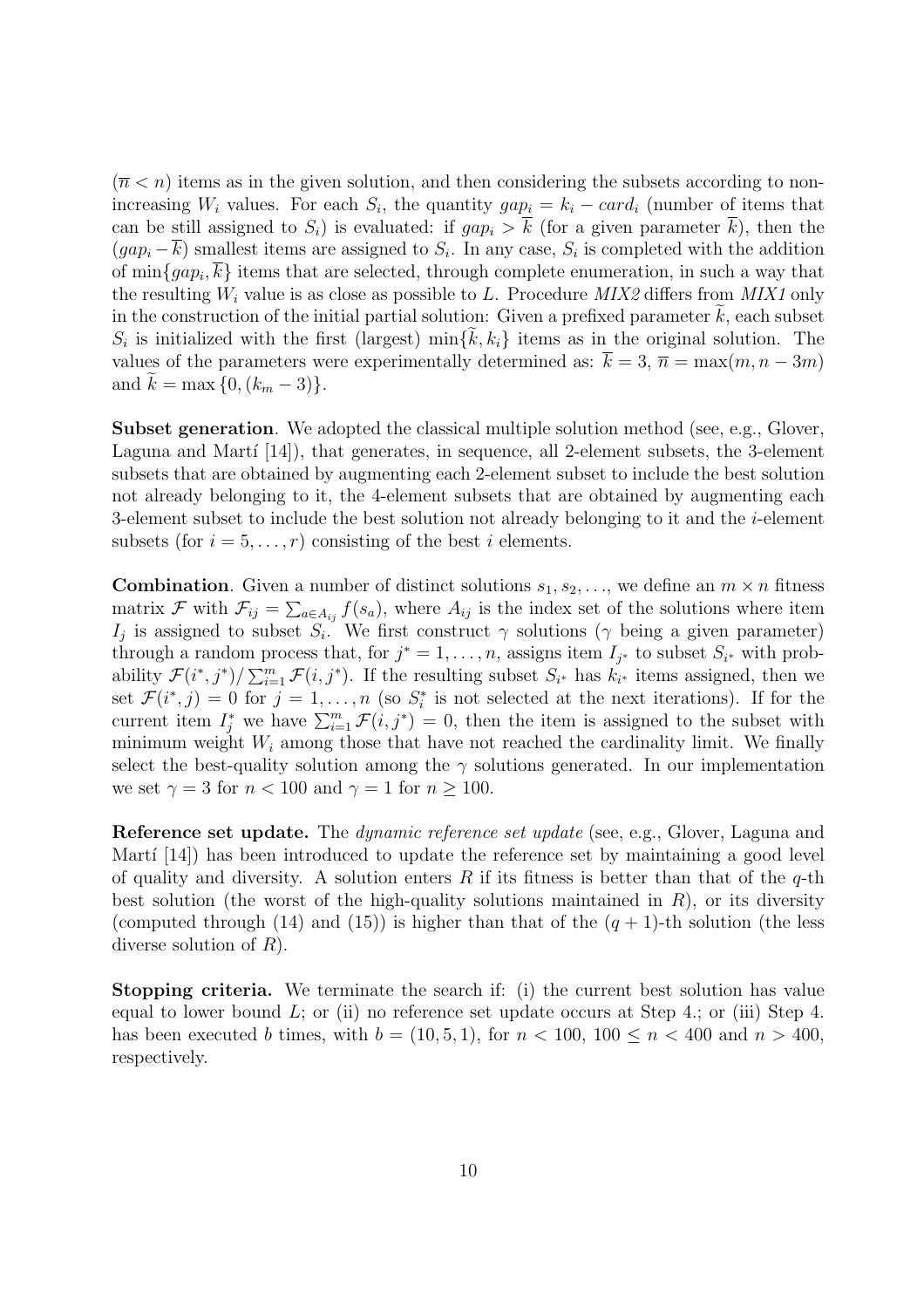### 4 Column generation lower bound

In this section we introduce a lower bound obtained by iteratively solving, through column generation, the LP relaxation of the following variant of multiple subset-sum problem:

 $SSPK(c)$ : Given the input of an instance of  $k_i$ -PP and a threshold value c, assign items to the subsets so that no subset has a total weight exceeding  $c$  or a total number of items exceeding its cardinality limit, and the number of unassigned items is a minimum.

Let U be the value of the best heuristic solution produced by the algorithms of Section 3, and L the best lower bound value obtained so far. A possible approach for solving  $k_i$ -PP could attempt a 'dual' strategy consisting of a specialized binary search between L and U: at each iteration one considers a threshold value  $c = |(L + U)/2|$ , and solves  $SSPK(c)$ . If the optimal solution has value zero, a solution of value c to  $k_i$ -PP has been found, so it is possible to set  $U = c$  and iterate with a new (smaller) value of c. If instead the optimal solution value is greater than zero, we know that no feasible solution of value c exists for  $k_i$ -PP, so it is possible to set  $L = c + 1$  and iterate with a new (higher) value of c. The search stops with an optimal solution when  $L = U$ .

In the next section we give an ILP model for  $SSPK(c)$ , derived from the set covering formulation of BPP. The model will be used in Section 4.2 to obtain a lower bound for  $k_i$ -PP through column generation.

### 4.1 An ILP model for SSPK(c)

Let  $K = \{\kappa_1, \ldots, \kappa_{\overline{m}}\}$  be the set of distinct  $k_i$  values (sorted by increasing  $\kappa_i$  values), and assume that  $\kappa_0 = 0$ . For each value  $\kappa_r \in K$  let

$$
\mathcal{G}^r = \{ S_i : k_i \ge \kappa_r \} \tag{16}
$$

be the family of those subsets that can contain  $\kappa_r$  or more items, and

$$
\mathcal{P}^r(c) = \{ P \subseteq \{I_1, \dots, I_n\} : \kappa_{r-1} < |P| \le \kappa_r \text{ and } \sum_{I_j \in P} w_j \le c \} \tag{17}
$$

be a family of item sets (*patterns*) that can be feasibly assigned to a member of  $\mathcal{G}^r$  but not to a member of  $\mathcal{G}^{r-1}\setminus\mathcal{G}^r$ . Observe that, by (17),  $\{\mathcal{P}^1(c),\ldots,\mathcal{P}^{\overline{m}}(c)\}\)$  is a partition of all patterns that have total weight not greater than c. For any  $\kappa_r \in K$  and  $j \in \{1, \ldots, n\}$ , let  $\mathcal{P}_j^r(c) \subseteq \mathcal{P}^r(c)$  be the set of those patterns of  $\mathcal{P}^r(c)$  that contain item  $I_j$ .

Let us introduce binary variables

$$
x_P = \begin{cases} 1 & \text{if pattern } P \text{ is selected} \\ 0 & \text{otherwise} \end{cases} \qquad (P \in \mathcal{P}^r(c), \kappa_r \in K) \tag{18}
$$

and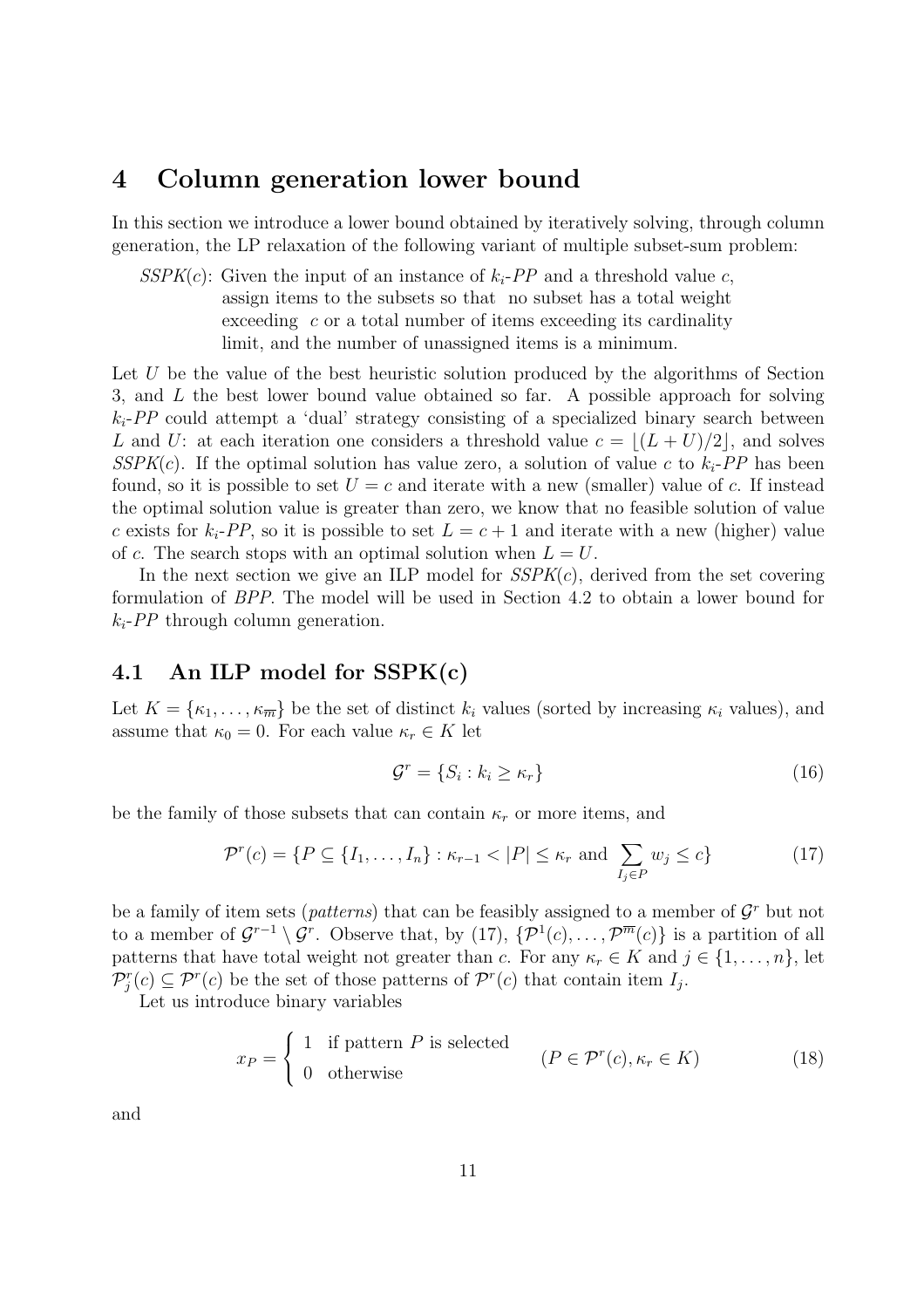$$
y_j = \begin{cases} 1 & \text{if item } I_j \text{ is not assigned to any subset} \\ 0 & \text{otherwise} \end{cases} \qquad (j = 1, ..., n) \qquad (19)
$$

We obtain the ILP model

$$
SSPK(c) \qquad \min \sum_{j=1}^{n} y_j \tag{20}
$$

$$
\sum_{\kappa_r \in K} \sum_{P \in \mathcal{P}_j^r(c)} x_P + y_j = 1 \quad (j = 1, \dots, n)
$$
 (21)

$$
\sum_{i \geq r} \sum_{P \in \mathcal{P}^i(c)} x_P \leq |\mathcal{G}^r| \quad (\kappa_r \in K) \tag{22}
$$

$$
y_j \in \{0, 1\} \quad (j = 1, \dots, n) \tag{23}
$$

$$
x_P \in \{0, 1\} \quad (P \in \mathcal{P}^r(c), \kappa_r \in K) \tag{24}
$$

Constraints (21) impose that each item  $I_j$  is assigned to exactly one subset, or not assigned at all. Constraints (22) impose, for each  $\kappa_r \in K$ , the selection of at most  $|\mathcal{G}^r|$ patterns (see (16)) among those containing  $\kappa_r$  items or more. Objective function (20) minimizes the number of unassigned items.

As we are just interested in computing a lower bound  $L_{CG}$  on the optimal  $k_i$ -PP solution, instead of optimally solving each  $SSPK(c)$  instance we solve its continuous relaxation through the column generation approach described in the next section. In this case, the binary search outlined above has to be modified as follows. If the optimal LP solution to  $SSPK(c)$  has value greater than zero, it is still possible to set  $L = c + 1$  and iterate with the higher value of c. If instead the optimal LP solution to  $SSPK(c)$  has value zero, two possibilities arise: (i) if the solution is integer (i.e., also optimal for  $SSPK(c)$ ), it is still possible to set  $U = c$  and iterate with the smaller value of c; (ii) otherwise no further improvement is possible, so the search stops with the current L value as  $L_{CG}$ . Further observe that in case (i) the incumbent solution value can be possibly improved.

#### 4.2 Column Generation

In this section we discuss methods for handling the LP relaxation of  $SSPK(c)$  when the number of patterns is too large to explicitly include all the corresponding variables into the model. The LP relaxation of  $SSPK(c)$  (*master problem*) is given by (20)-(22) and

$$
y_j \geq 0 \quad (j = 1, \dots, n) \tag{25}
$$

$$
x_P \geq 0 \quad (P \in \mathcal{P}^r(c), \kappa_r \in K) \tag{26}
$$

(Note that constraints  $y_j \leq 1$  and  $x_P \leq 1$  would be redundant.) By associating dual variables  $\pi_j$  and  $\sigma_r$  to constraints (21) and (22), respectively, we obtain the dual:

$$
\max \sum_{j=1}^{n} \pi_j - \sum_{\kappa_r \in K} |\mathcal{G}^r| \sigma_r \tag{27}
$$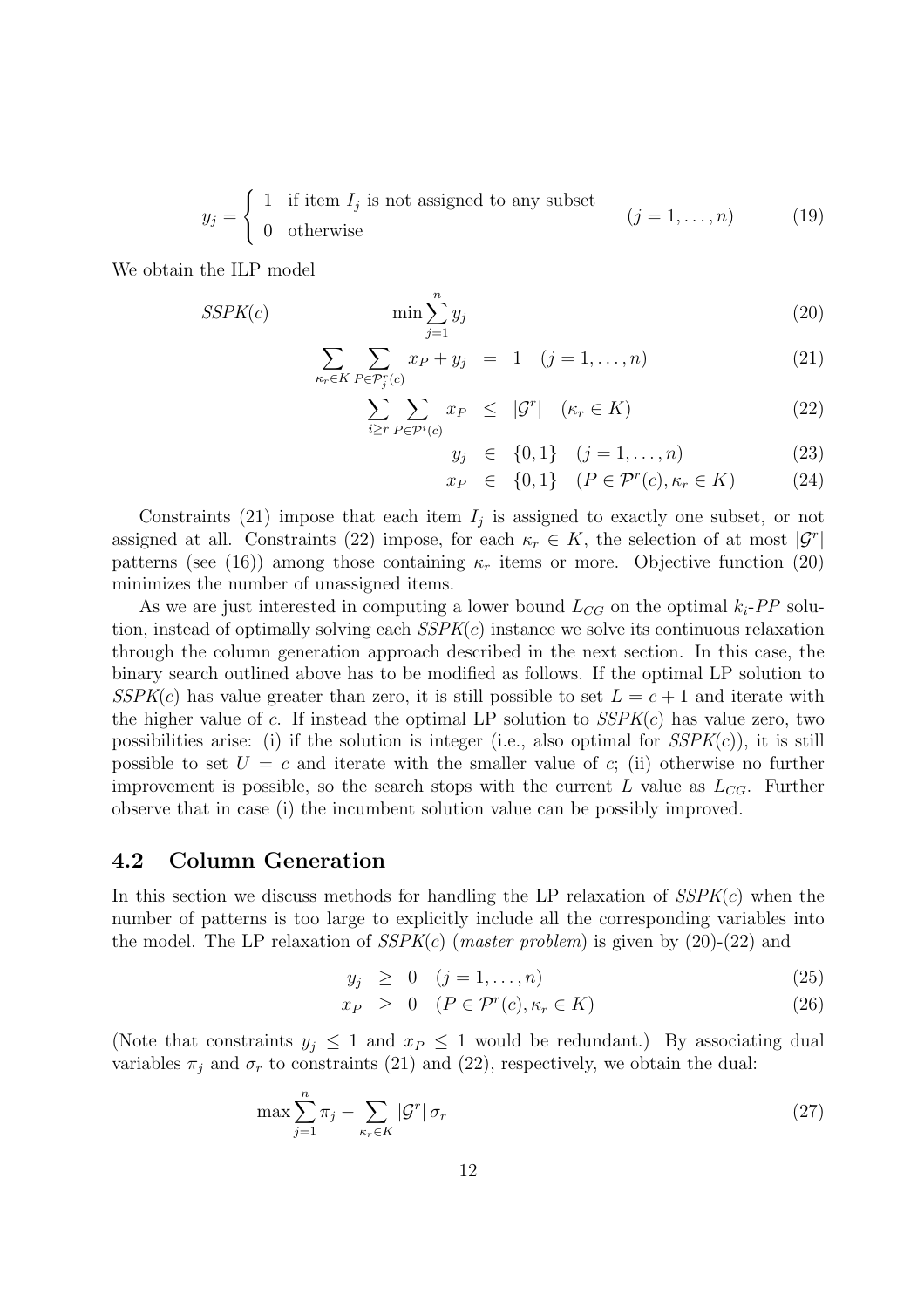$$
\sum_{j \in P} \pi_j - \sum_{i \le r} \sigma_i \le 0 \quad (P \in \mathcal{P}^r(c), \kappa_r \in K)
$$
\n(28)

$$
\pi_j \leq 1 \quad (j = 1, \dots, n) \tag{29}
$$

$$
\sigma_r \geq 0 \quad (\kappa_r \in K) \tag{30}
$$

A column generation approach starts by solving a restriction of the LP relaxation of  $SSPK(c)$ , obtained by only considering a small subset of variables  $x_P$  (restricted master). The iterative phase consists in checking if the solution  $(\pi^*, \sigma^*)$  of the dual of the current restricted master satisfies all constraints (28): If this is the case, the current solution value provides a valid lower bound for  $SSPK(c)$ . Otherwise primal variables corresponding to a subset of violated constraints (28) are added to the restricted master (*column generation*), and the process is iterated.

The check is performed by looking for primal variables (if any) with negative reduced cost. If each item  $I_j$  is assigned a *profit*  $\pi_j^*$ , this corresponds to looking for a pattern having an overall profit greater than  $\sum_{i\leq r}\sigma_i^*$  for some  $\kappa_r \in K$ . Thus, for a given value  $\kappa_r \in K$ , our slave problem can be formulated as

$$
\max \sum_{j=1}^{n} \pi_j^* \xi_j \tag{31}
$$

$$
\sum_{j=1}^{n} w_j \xi_j \leq c \tag{32}
$$

$$
\sum_{j=1}^{n} \xi_j \le \kappa_r \tag{33}
$$

$$
\xi_j \in \{0, 1\} \quad (j = 1, \dots, n) \tag{34}
$$

whose optimal solution identifies the pattern  $P \in \mathcal{P}^r(c)$  with maximum profit, namely  $P = \{I_j : \xi_j = 1\}$ . Problem (31)-(34) is a 0-1 Knapsack Problem ((31), (32), (34)) with an additional cardinality constraint. Since the  $w_i$  values are positive, we can reduce any instance by removing items with non-positive profit. The reduced problem can then be solved to optimality through the algorithm recently presented by Martello and Toth [22] for the Two-Constraint 0-1 Knapsack Problem.

In our implementation we start with no variable  $x_P$  in the restricted master. At each iteration we add to the restricted master, for each  $\kappa_r \in K$ , the pattern of  $\mathcal{P}^r(c)$  with maximum profit, provided the corresponding constraint (28) is violated.

## 5 Computational experiments

The overall algorithm introduced in the previous sections,

- *Step 1.* lower bounds, reduction, constructive heuristics (Sections 2 and 3.1);
- Step 2. scatter search (Section 3.2);
- Step 3. column generation (Section 4),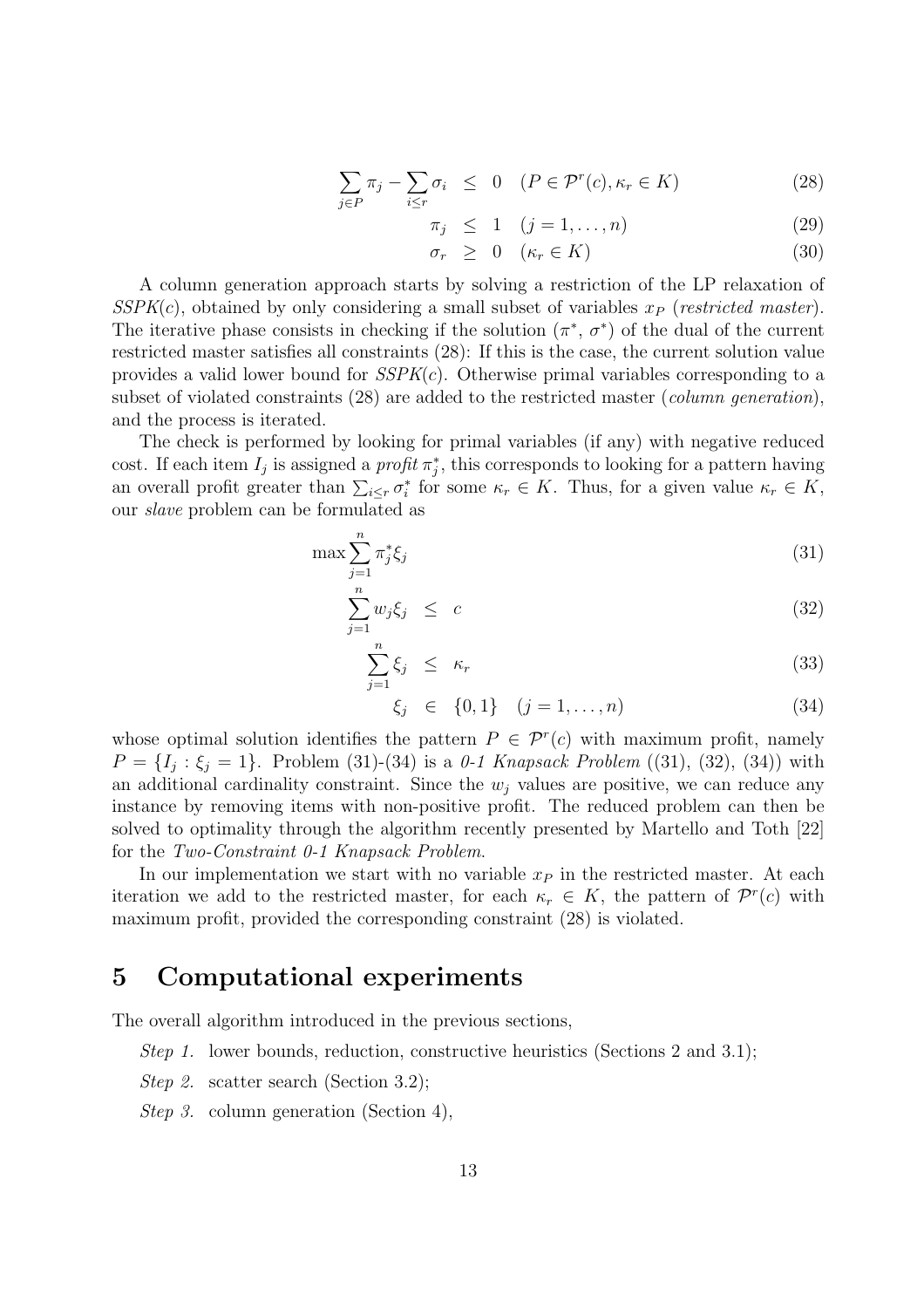was coded in C and experimentally tested on a large set of randomly generated instances. The computational experiments were performed on a Pentium III at 1133 Mhz running under a Windows operating system. The LP relaxations produced by the column generation approach for the computation of  $L_{CG}$  were solved through CPLEX 7.0.

We generated 81 classes of test problems by combining in all possible ways 9 *weight* classes and 9 cardinality classes. The weight classes have been derived from those used by Dell'Amico and Martello [6], and are as follows (See Table 1 for the parameters' values.)

Classes w1, w2 and w3: weights  $w_i$  uniformly random in  $[U_{min}, U_{max}]$ ;

Classes w4, w5 and w6: weights  $w_i$  drawn from an exponential distribution of average value  $\mu$ , by disregarding non-positive values;

Classes w7, w8 and w9: weights  $w_i$  drawn from a normal distribution of average value  $\mu$  and standard deviation  $\sigma$ , by disregarding non-positive values.

The cardinality classes are as follows (See Table 2 for the parameters' values.)

Classes k1,..., k6: cardinalities  $k_i$  uniformly random in  $[k_{min}, k_{max}]$ ;

*Classes k7*, k8 and k9: given a parameter  $\delta \geq 1$ ,  $k_i$  values satisfying  $\sum_{i=1}^{m} k_i = \lfloor \delta n \rfloor$ and  $k_i \geq 2 \forall i$  are generated through the procedure given in Figure 4.

|       | Uniform |                     | Exponential    |       |       | Normal |          |  |  |  |  |  |  |
|-------|---------|---------------------|----------------|-------|-------|--------|----------|--|--|--|--|--|--|
| Class |         | $U_{min}$ $U_{max}$ | Class          | $\mu$ | Class | $\mu$  | $\sigma$ |  |  |  |  |  |  |
| w1    | 10      | 1000                | w <sub>4</sub> | 25    | w7    | 100    | 33       |  |  |  |  |  |  |
| w2    | 200     | 1000                | w5             | 50    | w8    | 100    | 66       |  |  |  |  |  |  |
| w3    | 500     | 1000                | wб             | 100   | u.9   | 100    | 100      |  |  |  |  |  |  |

Table 1: Parameters used for the weight classes

| Class | $k_{min}$                                           | $k_{max}$ |    | $Class \t k_{min}$ | $k_{max}$                                                | $Class \delta$ |  |
|-------|-----------------------------------------------------|-----------|----|--------------------|----------------------------------------------------------|----------------|--|
| k1    | $\lceil n/m \rceil - 1$ $\lceil n/m \rceil$         |           |    |                    | $k4 \quad \lceil n/m \rceil \quad \lceil n/m \rceil + 1$ | k7             |  |
| k2    | $\lceil n/m \rceil - 1 \quad \lceil n/m \rceil + 1$ |           |    |                    | $k5 \quad \lceil n/m \rceil \quad \lceil n/m \rceil + 2$ | $k8$ 3/2       |  |
| k3    | $\lceil n/m \rceil - 2 \quad \lceil n/m \rceil + 2$ |           | k6 |                    | $\lceil n/m \rceil$ $\lceil n/m \rceil + 3$              | $k9$ 2         |  |

Table 2: Parameters used for the cardinality classes

For each generated instance we tested whether conditions  $n \leq \sum_{i=1}^{m} k_i$  and  $k_i \geq 2 \forall i$ were satisfied: If not, a new instance was generated in order to avoid infeasible or easily reducible instances. Note that the  $k_i$  values of Classes  $k1-k6$  lay in small ranges, so the corresponding instances usually have a number of subsets with the same cardinality limit. On the contrary, the  $k_i$  values of classes  $k7-k9$  are usually very sparse. Further observe that instances of Class k7 have  $n = \sum_{i=1}^{m} k_i$ , so each subset  $S_i$  must be assigned exactly  $k_i$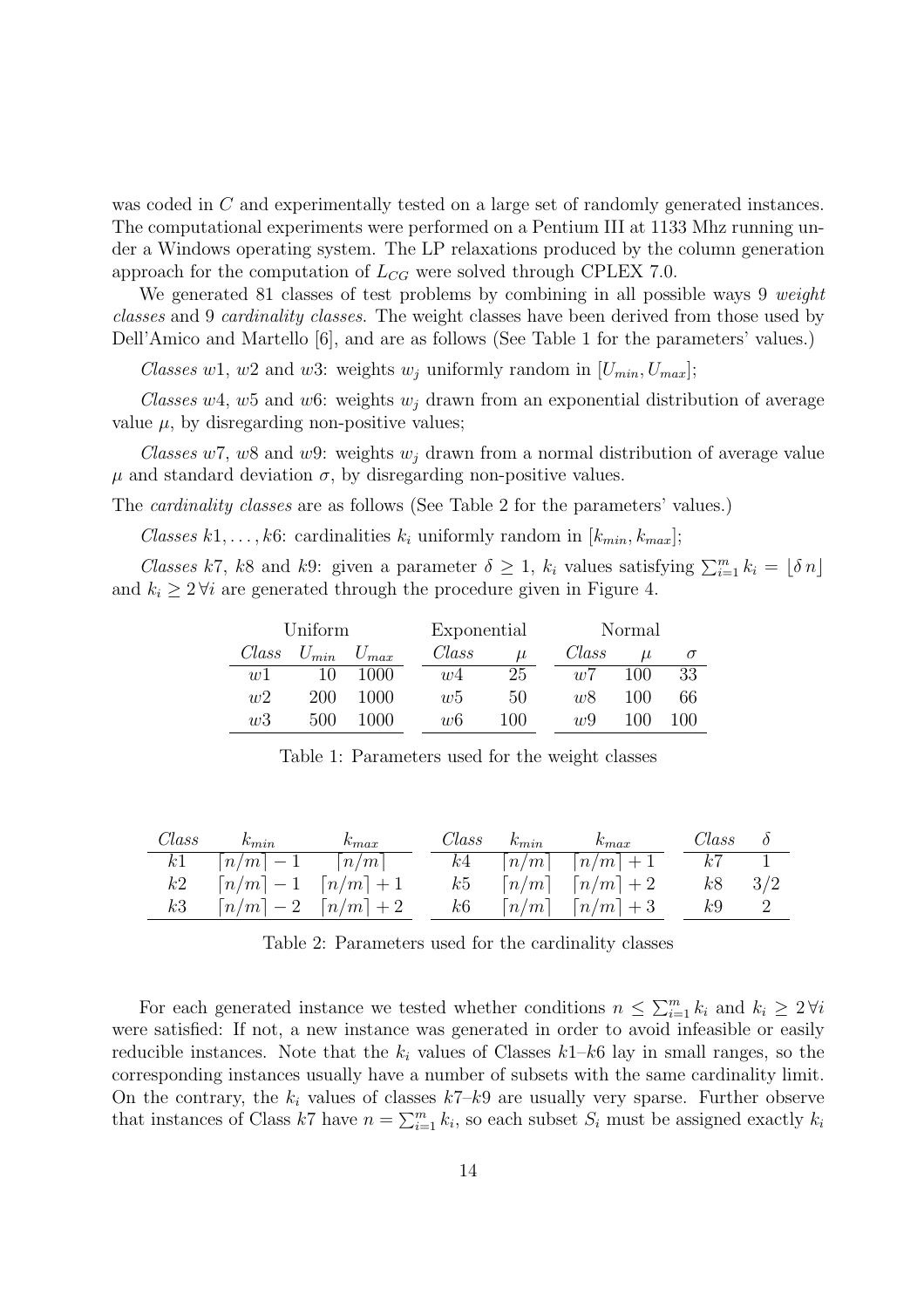```
Procedure Classes k7-k9(\delta)
1. Sumk := |\delta n| - 2m;2. for i := 1 to m - 1 do
      r := random integer in [0, |Sumk/2|];
      k_i := 2 + r;Sumk := Sumk - r;endfor
3. k_m := 2 + Sumk;end
```
Figure 4: Data generation for Classes  $k7-k9$ 

items. The same may occur with some instances of Classes  $k1-k6$ , in particular with the first three classes.

The algorithms have been tested on random instances with n in  $\{10, 25, 50, 100, \ldots\}$  $200, 400$ } and m in  $\{3,4,5,10,20,40,50\}$ . In order to avoid trivial instances, we considered only  $(n, m)$  pairs satisfying  $n > 2m$ , thus obtaining a grand total of 31 pairs. For each quadruple  $(n, m, w_i$  class,  $k_i$  class) 10 feasible instances were generated, producing 25 110 test problems in total.

Tables 3 and 4 present the overall performance of lower bounds and heuristic algorithms. Since it turned out that the results within each triple of classes  $(w1-w3, w4-w6, w7-w6)$  $w9, k1-k3, k4-k6, k7-k9$  were very similar to each other, we only report in the tables the overall results for the "middle" class of each triple. In Table 3 the entries give, for the selected weight classes, the average performance over all cardinality classes, while in Table 4 they give, for the selected cardinality classes, the average performance over all weight classes. Both Tables 3 and 4 report the behavior of lower bounds  $L_{\vert \# \leq k_m \vert}$ ,  $L_C$  (see Section 2) and  $L_{CG}$  (see Section 4), of constructive heuristics  $LPT-k_i$ ,  $GH-k_i$  and  $MS-k_i$ (see Section 3.1), and of the scatter search algorithm of Section 3.2. The last column gives the performance of the overall heuristic, including the possible improvements produced by the column generation computation. The scatter search was executed by receiving in input the best solution found by the constructive heuristics. The tables provide the following information. Let  $v<sub>L</sub>$  be the value produced by a lower bounding procedure L, and  $v<sub>H</sub>$  the solution value found by a heuristic algorithm H. Let  $v_L^*$  and  $v_H^*$  denote the best lower bound and heuristic solution value obtained, respectively. For each lower bound L (resp. heuristic algorithm  $H$ ) the tables give, for each class

- #best = number of times in which  $v_L = v_L^*$  (resp.  $v_H = v_H^*$ );
- #opt = number of times in which  $v_L = v_L^*$  (resp.  $v_H = v_H^*$ ) and  $v_L^* = v_H^*$ , i.e., a proved optimal value was obtained;
- $\mathcal{C}qap =$  average percentage gap. For each instance, the gap was computed as  $100(v_L^* - v_L)/v_L^*$  (resp.  $100(v_H - v_H^*)/v_L^*)$ )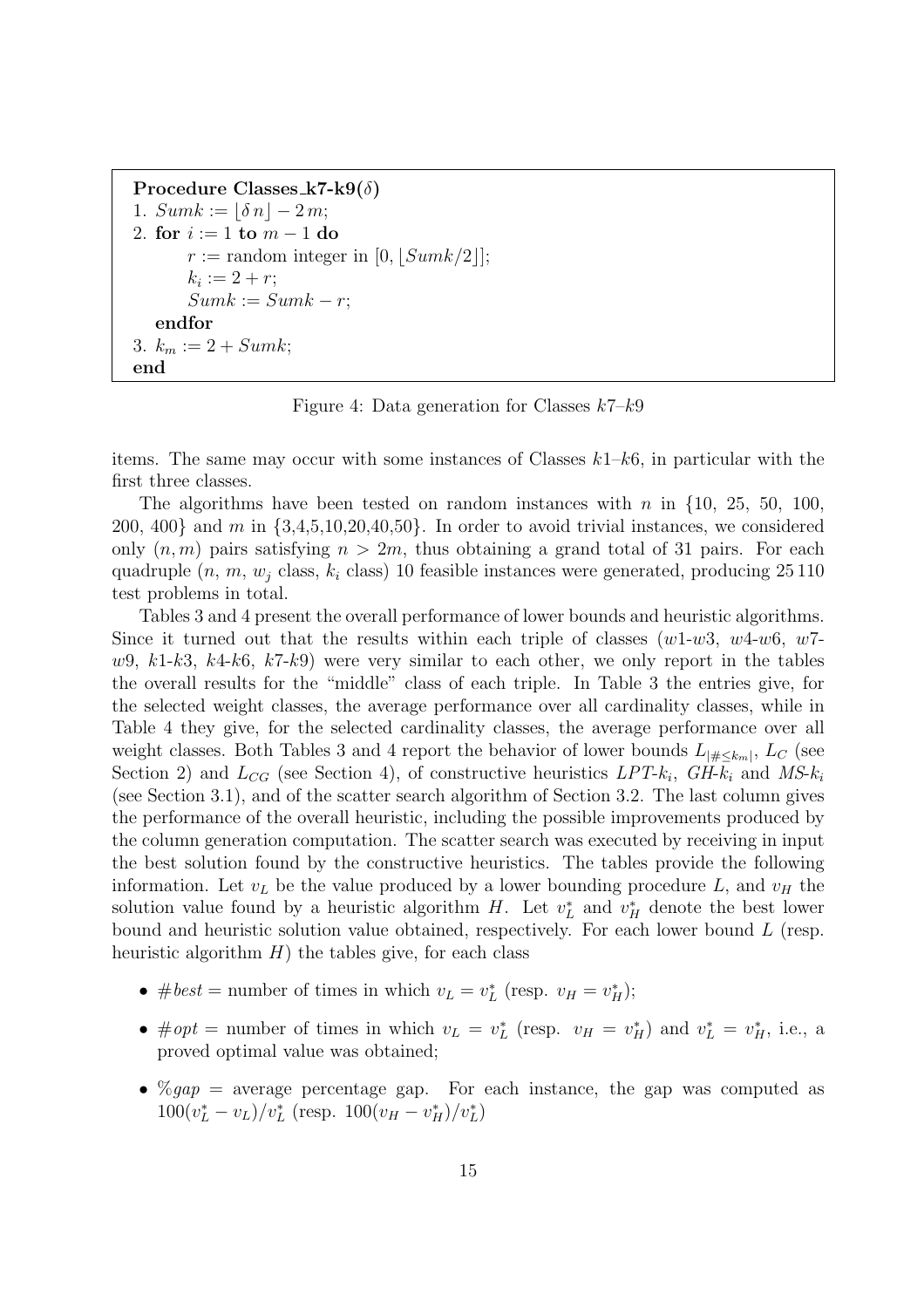The execution time was negligible for the combinatorial lower bounds and the constructive heuristics. The column generation algorithm that produces  $L_{CG}$  had a time limit of 60 seconds. (The computing times of the complete algorithm, including scatter search and column generation, are reported below, in Tables 6 and 7.)

| Class   |          | $ \#\leq k_m $ | $L_C$  | $L_{CG}$ | $LPT-k_i$ | $GH-k_i$ | $MS\text{-}k_i$ | Scatter | Overall |
|---------|----------|----------------|--------|----------|-----------|----------|-----------------|---------|---------|
|         | #best    | 2605           | 2615   | 2790     | 100       | 225      | 1741            | 2760    | 2790    |
| w2      | #opt     | 2393           | 2402   | 2509     | 100       | 225      | 1709            | 2482    | 2509    |
|         | $\%gap$  | 0.05           | 0.04   | 0.01     | 3.21      | 1.14     | 0.57            | 0.01    | 0.01    |
|         | #best    | 2618           | 2625   | 2790     | 132       | 253      | 1780            | 2766    | 2790    |
| w5      | #opt     | 2399           | 2406   | 2501     | 132       | 252      | 1742            | 2478    | 2501    |
|         | $\%gap$  | 0.05           | 0.04   | 0.01     | 3.17      | 1.13     | 0.56            | 0.01    | 0.01    |
|         | #best    | 2605           | 2614   | 2790     | 111       | 224      | 1711            | 2767    | 2790    |
| w8      | #opt     | 2393           | 2400   | 2496     | 111       | 224      | 1674            | 2477    | 2496    |
|         | $\%$ qap | 0.05           | 0.04   | 0.01     | 3.21      | 1.15     | 0.60            | 0.01    | 0.01    |
| average | #best    | 2609.2         | 2617.2 | 2790.0   | 115.1     | 230.3    | 1745.3          | 2764.4  | 2790.0  |
| $w1-w9$ | #opt     | 2396.3         | 2403.5 | 2503.4   | 115.1     | 230.0    | 1707.0          | 2480.8  | 2503.4  |
|         | $\%gap$  | 0.05           | 0.04   | 0.01     | 3.17      | 1.12     | 0.58            | 0.01    | 0.01    |

Table 3: Overall performance of lower bounds and heuristics on selected weight classes.

Table 4: Overall performance of lower bounds and heuristics on selected cardinality classes.

| Class   |         | $ \#\leq k_m $ | $L_C$  | $L_{CG}$ | $LPT-k_i$ | $GH-k_i$ | $MS\text{-}k_i$ | Scatter | Overall |
|---------|---------|----------------|--------|----------|-----------|----------|-----------------|---------|---------|
|         | #best   | 2643           | 2643   | 2790     | 57        | 122      | 802             | 2762    | 2790    |
| k2      | #opt    | 2351           | 2351   | 2439     | 57        | 122      | 800             | 2414    | 2439    |
|         | $\%gap$ | 0.04           | 0.04   | 0.01     | 1.70      | 1.31     | 0.96            | 0.01    | 0.01    |
|         | #best   | 2650           | 2650   | 2790     | 117       | 213      | 2154            | 2766    | 2790    |
| k5      | #opt    | 2415           | 2415   | 2487     | 117       | 213      | 2057            | 2470    | 2487    |
|         | $\%gap$ | 0.04           | 0.04   | 0.01     | 1.19      | 0.74     | 0.19            | 0.01    | 0.01    |
|         | #best   | 2605           | 2628   | 2790     | 156       | 420      | 2227            | 2778    | 2790    |
| k8      | #opt    | 2412           | 2431   | 2519     | 156       | 420      | 2216            | 2510    | 2519    |
|         | $\%gap$ | 0.05           | 0.03   | 0.01     | 5.23      | 0.64     | 0.34            | 0.01    | 0.01    |
| average | # best  | 2609.2         | 2617.2 | 2790.0   | 115.1     | 230.3    | 1745.3          | 2764.4  | 2790.0  |
| $k1-k9$ | #opt    | 2396.3         | 2403.5 | 2503.4   | 115.1     | 230.0    | 1707.0          | 2480.8  | 2503.4  |
|         | $\%gap$ | 0.05           | 0.04   | 0.01     | 3.17      | 1.12     | 0.58            | 0.01    | 0.01    |

Before discussing the results provided by the tables we recall that lower bound  $L_{|\#\leq k_m|}$ is incorporated in bound  $L_C$  (see (13)) and that the binary search used to compute  $L_{CG}$ starts from the best bound previously obtained, namely  $L_C$ . Hence  $L_{CG}$  dominates  $L_C$ which, in turn, dominates  $L_{\mid \# \leq k_m \mid}$ . This can be clearly observed by looking at the columns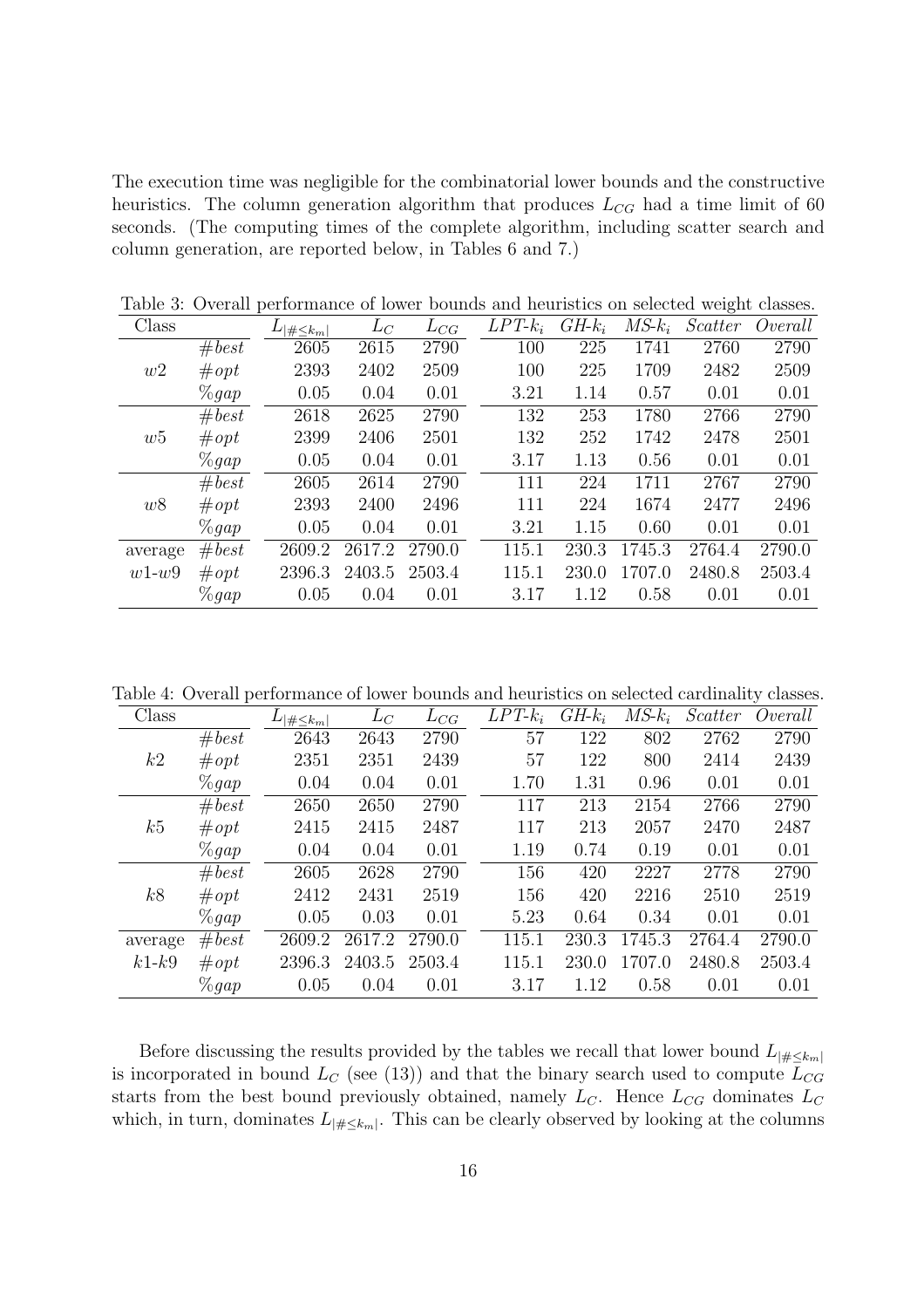of Tables 3 and 4 devoted to the lower bounds. All bounds, however, produce values very close to the optimum (see rows  $\mathcal{C}(gap)$ : In particular, for both weight classes and cardinality classes,  $L_{|\#\leq k_m|}$  has average gaps around  $5 \cdot 10^{-4}$ ,  $L_C$  around  $4 \cdot 10^{-4}$  and  $L_{CG}$ around  $1 \cdot 10^{-4}$ .

Concerning the heuristic algorithms, we recall that the scatter search starts from the best solution obtained by the constructive heuristics, although the computational experiments showed that its behaviour does not worsen significantly when started from randomly generated solutions. Looking at the last columns of Tables 3 and 4, in rows  $\# best$  and  $\%$  *qap*, we see that  $LPT-k_i$  and  $GH-k_i$  are outperformed by  $MS-k_i$  which, in turn, produces solutions largely worse than those of the scatter search. Further improvements are produced by the feasible solutions detected by the column generation algorithm. The best constructive heuristic, MS- $k_i$ , produced solutions with gaps around  $6 \cdot 10^{-3}$  with a maximum of  $1.3 \cdot 10^{-2}$ for Class  $k3$  (not shown in Table 4), whereas the scatter search always had solutions as close to the lower bound as  $1 \cdot 10^{-4}$ . On the other hand, the scatter search may require consistently higher computing times.

Heuristic  $LPT-k_i$  has average gaps close to  $3 \cdot 10^{-2}$  for all weight classes. For cardinality classes  $k1-k6$  its performance improves, while it worsens for  $k7-k9$ . Algorithm  $GH-k<sub>i</sub>$ roughly has twice the number of best solutions with respect to  $LPT-k<sub>i</sub>$ . The average gaps also improve, from around  $3 \cdot 10^{-2}$  to around  $1 \cdot 10^{-2}$ . Heuristic  $MS\text{-}k_i$  has very good performances for almost all classes. Finally, the scatter search algorithm is very robust and its performance is excellent on all classes: Its percentage gap is in practice  $1 \cdot 10^{-4}$  on all instances. We additionally notice that the best solution for about 1% of the instances was determined during the computation of the column generation lower bound  $L_{CG}$  (see columns Scatter and Overall, row  $\# opt$ , which increased by about 200 units the number of instances solved to optimality.

In Table 5 we give the performance of procedure Reduction2. (As already observed, procedure Reduction1 cannot operate on our data sets.) For each weight class (resp. cardinality class) the table provides the following information, computed over all cardinality classes (resp. weight classes):

- $\%$  act = average percentage of instances where some reduction was obtained;
- $\%n-red = overall percentage of items reduction;$
- $\%m$ -red = overall percentage of subsets reduction;
- $time = average CPU time$ .

If we consider the results grouped by weight class we do not see considerable differences, while the results grouped by cardinality class show very small reductions for classes  $k_1$ – k3, no reduction at all for classes  $k4-k6$  and good behavior for classes  $k7-k9$ . For the latter classes, both the reduction of the number of items and of the number of subsets have relevant impact on the final dimension of the instance to be solved, probably due to the fact that these instances are characterized by  $k_i$  values with relatively high variance.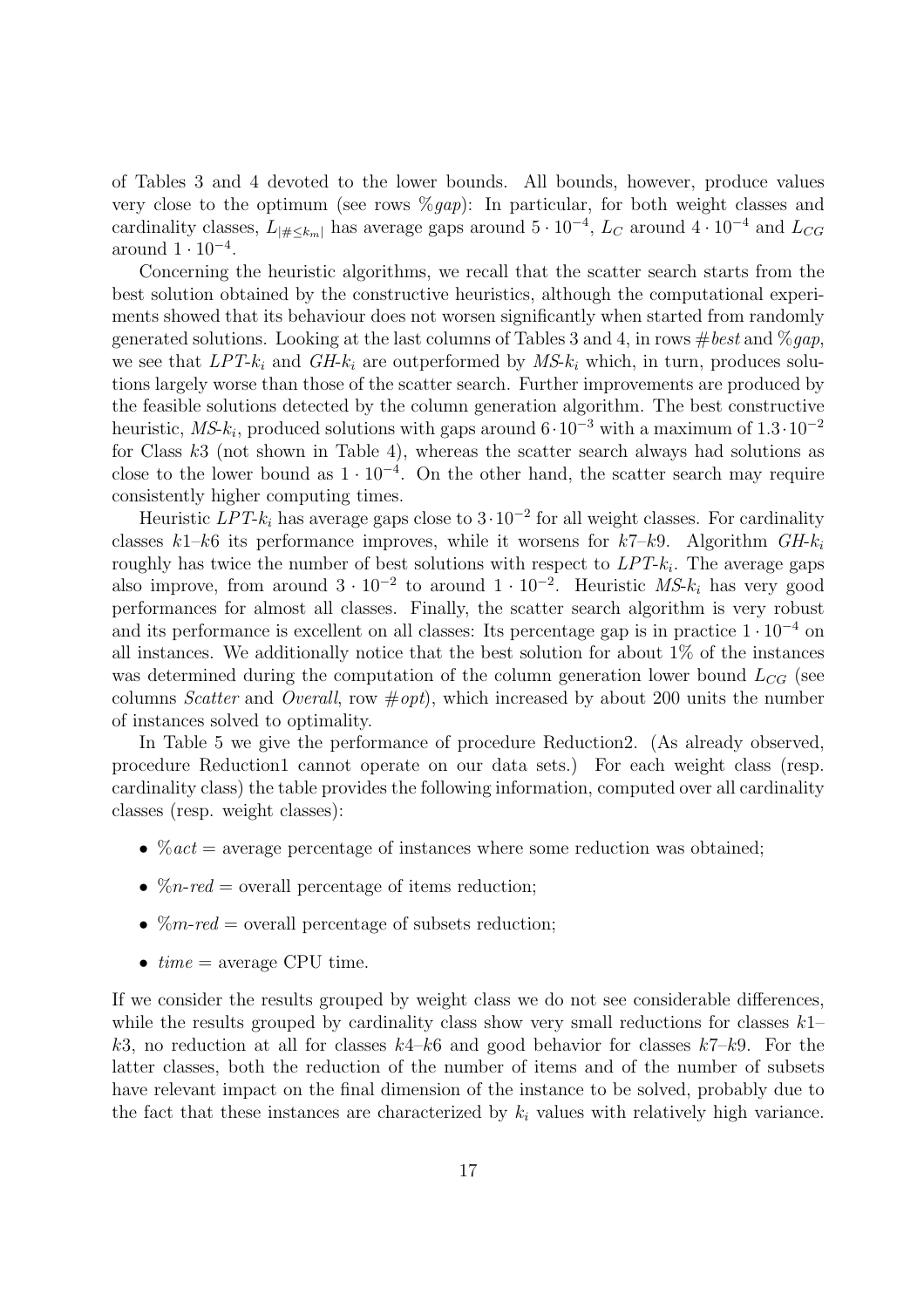The reduction phase proved to be an important tool for solving a number of instances to optimality. The corresponding computational effort was however not negligible: By comparing the average CPU times in Table 5 with those in Tables 6 and 7, one can see that the fraction of time taken by the reduction process was about 18% of the total time.

|         |          |           |                 |           | $\sim$ 0.10111.011.00 or 0.10 roughout procedure. |          |       |                       |       |
|---------|----------|-----------|-----------------|-----------|---------------------------------------------------|----------|-------|-----------------------|-------|
| Class   | $\%$ act | $\%n-red$ | $\%m$ -red time |           | Class                                             | $\%$ act |       | $\%n-red \$ $\%m-red$ | time  |
| w1      | 20.68    | 4.33      | 9.37            | 1.41      | k1                                                | 0.07     | 0.01  | 0.02                  | 0.01  |
| w2      | 19.96    | 4.26      | 9.17            | 1.85      | k2                                                | 0.04     | 0.01  | 0.01                  | 0.08  |
| w3      | 20.22    | 4.27      | 9.27            | 1.42      | k3                                                | 15.13    | 1.46  | 3.26                  | 13.85 |
| w4      | 21.25    | 4.47      |                 | 9.62 1.47 | k4                                                | 0.00     | 0.00  | 0.00                  | 0.04  |
| w5      | 20.36    | 4.30      | 9.33            | 1.50      | k5                                                | 0.00     | 0.00  | 0.00                  | 0.04  |
| w6      | 20.18    | 4.32      | 9.34            | 1.76      | k6                                                | 0.00     | 0.00  | 0.00                  | 0.03  |
| w7      | 20.47    | 4.19      | 9.11            | 1.70      | k7                                                | 66.95    | 18.12 | 36.79                 | 0.13  |
| w8      | 19.89    | 4.30      | 9.30            | 1.74      | k8                                                | 53.98    | 10.78 | 24.33                 | 0.07  |
| w9      | 20.54    | 4.34      | 9.41            | 1.50      | k9                                                | 47.38    | 8.40  | 19.50                 | 0.11  |
| average | 20.39    | 4.31      | 9.32            | 1.60      | average                                           | 20.39    | 4.31  | 9.32                  | 1.60  |

Table 5: Performance of the reduction procedure.

Tables 6 and 7 give more detailed results on the performance of the scatter search algorithm for the selected classes considered in Tables 3 and 4. For each feasible pair  $(n, m)$ , the entries in Table 6 (resp. Table 7) give the values, computed over the 90 instances generated for each cardinality class (resp. weight class), of:

- $\%opt = \text{average percentage of proved optimal solutions};$
- $\%gap = \text{average percentage gap}$ , computed as for Tables 3 and 4;
- $t_{1-2}$  = average computing time for Steps 1 and 2 (inizialization and scatter search);
- $t =$  average total computing time;
- $t_{\text{max}} =$  maximum total computing time.

The results in these tables confirm the robustness and stability of the algorithm, with respect to both variations of weight and cardinality. Instances with up to 400 items and 10 subsets are almost systematically solved to optimality. This behavior worsens for larger instances, but the overall performance remains satisfactory: The percentage gap never exceeds 1.04 within reasonable CPU times, that are at most around 12 minutes on an average speed computer. It is interesting to observe that instances with 25–50 items are often more difficult to solve than larger instances. This is probably due to the fact that a higher number of items, allowing a much higher number of weight combinations, makes it easier to obtain solutions of value close to that of the lower bound.

We finally examined the impact of scatter search over the performance of the complete algorithm. To this end, the algorithm was also run on our test bed of 25 110 instances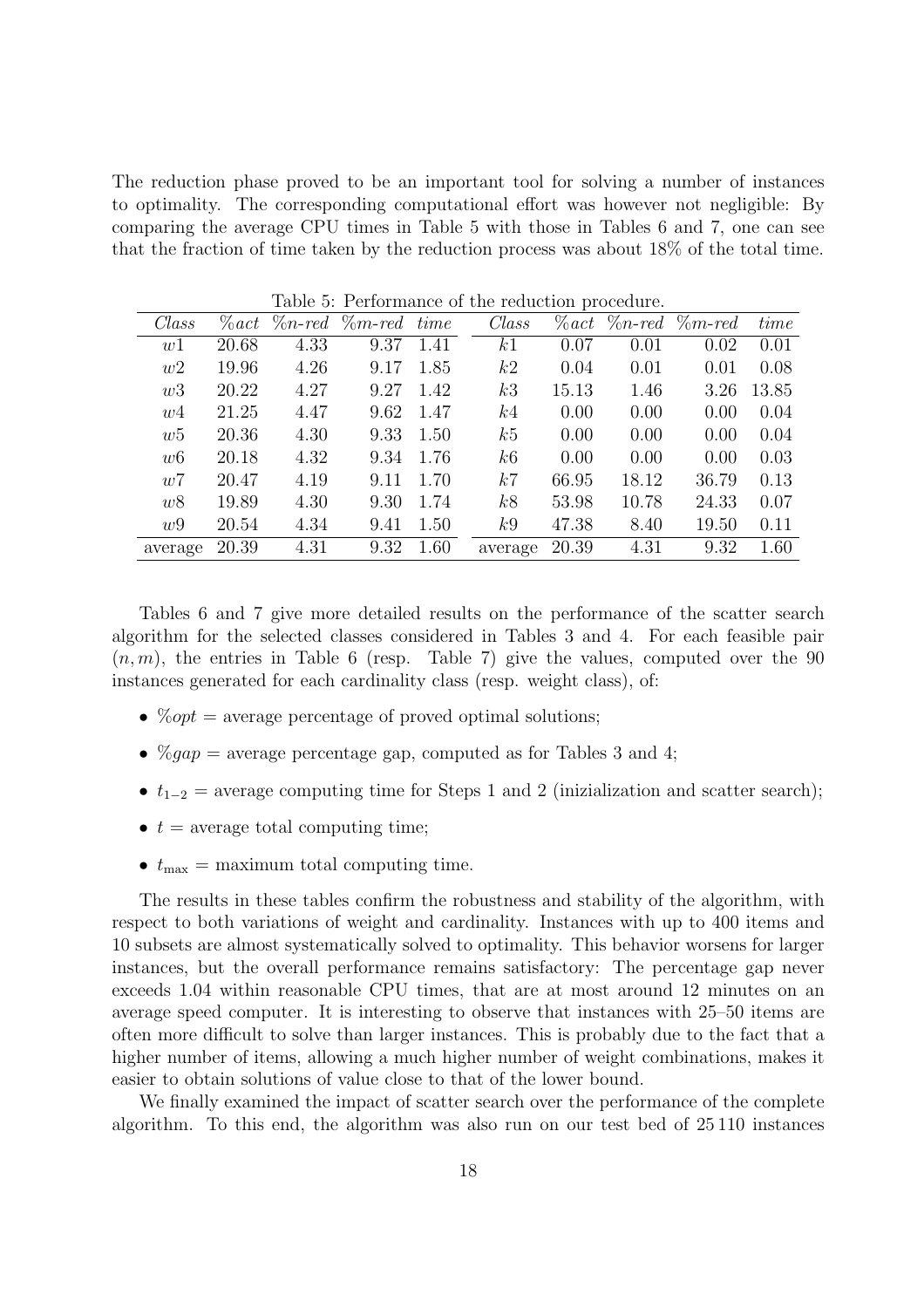|                                     |            |                    |        |           |              |       |        |        |        |       |       |                  |        |                                                                                                                                                                                                                                                                                                               |                |       |                  |                                                             |                                                                                                                                                                                                                                                                             |                   |        |                                                     |        |        |              |                                                             |       | 26.42<br>74.25<br>98.42<br>180.44 | $\frac{223.22}{216.41}$<br>506.64 |          |                                                                                                                                                                                                                                                                                                                                                                 | $\frac{408.48}{ }$ | 197.80       | 506.64            |
|-------------------------------------|------------|--------------------|--------|-----------|--------------|-------|--------|--------|--------|-------|-------|------------------|--------|---------------------------------------------------------------------------------------------------------------------------------------------------------------------------------------------------------------------------------------------------------------------------------------------------------------|----------------|-------|------------------|-------------------------------------------------------------|-----------------------------------------------------------------------------------------------------------------------------------------------------------------------------------------------------------------------------------------------------------------------------|-------------------|--------|-----------------------------------------------------|--------|--------|--------------|-------------------------------------------------------------|-------|-----------------------------------|-----------------------------------|----------|-----------------------------------------------------------------------------------------------------------------------------------------------------------------------------------------------------------------------------------------------------------------------------------------------------------------------------------------------------------------|--------------------|--------------|-------------------|
|                                     |            |                    |        |           |              |       |        |        |        |       |       |                  |        |                                                                                                                                                                                                                                                                                                               |                |       |                  |                                                             |                                                                                                                                                                                                                                                                             |                   |        |                                                     |        |        |              |                                                             |       |                                   |                                   |          |                                                                                                                                                                                                                                                                                                                                                                 |                    |              | $\sqrt{9.42}$     |
|                                     |            |                    |        |           |              |       |        |        |        |       |       |                  |        |                                                                                                                                                                                                                                                                                                               |                |       |                  |                                                             |                                                                                                                                                                                                                                                                             |                   |        |                                                     |        |        |              |                                                             |       |                                   |                                   |          |                                                                                                                                                                                                                                                                                                                                                                 |                    |              |                   |
|                                     |            | $q$ ab             |        |           |              |       |        |        |        |       |       |                  |        |                                                                                                                                                                                                                                                                                                               |                |       |                  |                                                             |                                                                                                                                                                                                                                                                             |                   |        |                                                     |        |        |              |                                                             |       |                                   |                                   |          |                                                                                                                                                                                                                                                                                                                                                                 |                    |              | $\overline{0}$    |
|                                     |            | $\sqrt{2}$         |        |           |              |       |        |        |        |       |       |                  |        |                                                                                                                                                                                                                                                                                                               |                |       |                  |                                                             | $\begin{array}{l} 33.83 & 53.63 & 53.63 & 53.63 & 53.63 \\ 53.83 & 53.63 & 53.63 & 53.63 & 53.63 \\ 53.83 & 53.63 & 53.63 & 53.63 & 53.64 \\ 53.83 & 53.63 & 53.63 & 53.63 & 53.64 \\ 53.83 & 53.63 & 53.63 & 53.64 \\ 53.83 & 53.63 & 53.63 & 53.64 \\ 53.83 & 53.63 & 53$ |                   |        |                                                     |        |        |              |                                                             |       |                                   |                                   |          |                                                                                                                                                                                                                                                                                                                                                                 |                    |              | 89.46             |
|                                     |            | $t_{\rm max}$      |        |           |              |       |        |        |        |       |       |                  |        |                                                                                                                                                                                                                                                                                                               |                |       |                  |                                                             |                                                                                                                                                                                                                                                                             |                   |        |                                                     |        |        |              |                                                             |       |                                   |                                   |          |                                                                                                                                                                                                                                                                                                                                                                 |                    |              | 603.68            |
|                                     |            |                    |        |           |              |       |        |        |        |       |       |                  |        |                                                                                                                                                                                                                                                                                                               |                |       |                  |                                                             |                                                                                                                                                                                                                                                                             |                   |        |                                                     |        |        |              |                                                             |       |                                   |                                   |          |                                                                                                                                                                                                                                                                                                                                                                 |                    |              | $\overline{8.75}$ |
|                                     |            |                    |        |           |              |       |        |        |        |       |       |                  |        |                                                                                                                                                                                                                                                                                                               |                |       |                  |                                                             |                                                                                                                                                                                                                                                                             |                   |        |                                                     |        |        |              |                                                             |       |                                   |                                   |          |                                                                                                                                                                                                                                                                                                                                                                 |                    |              |                   |
|                                     |            | dab <sub>9</sub>   | 0.00   |           |              |       |        |        |        |       |       |                  |        |                                                                                                                                                                                                                                                                                                               |                |       |                  |                                                             | 88888888888888888888888888555888                                                                                                                                                                                                                                            |                   |        |                                                     |        |        |              |                                                             |       |                                   |                                   |          |                                                                                                                                                                                                                                                                                                                                                                 |                    | 0.00         | $\overline{0}$    |
| Results for selected weight classes |            | $\sqrt{8}opt$      | 100.00 | 98.89     |              |       |        |        |        |       |       |                  |        |                                                                                                                                                                                                                                                                                                               |                |       |                  |                                                             |                                                                                                                                                                                                                                                                             |                   |        |                                                     |        |        |              |                                                             |       |                                   |                                   |          |                                                                                                                                                                                                                                                                                                                                                                 |                    |              | 89.64             |
| Table 6:                            |            |                    |        |           |              |       |        |        |        |       |       |                  |        |                                                                                                                                                                                                                                                                                                               |                |       |                  |                                                             | $t_{\text{max}}^{18}$ and the set of the set of the set of the set of the set of the set of the set of the set of the set of the set of the set of the set of the set of the set of the set of the set of the set of the set of the s                                       |                   |        |                                                     |        |        |              |                                                             |       |                                   |                                   |          | $\begin{array}{r} 22.19 \\ 55.75 \\ 56.78 \\ 96.78 \\ 172.30 \\ 159.63 \\ 167.20 \\ 167.20 \\ 167.20 \\ 352.07 \\ 474.94 \\ \end{array}$                                                                                                                                                                                                                        |                    |              | 474.94            |
|                                     |            |                    |        |           |              |       |        |        |        |       |       |                  |        |                                                                                                                                                                                                                                                                                                               |                |       |                  |                                                             |                                                                                                                                                                                                                                                                             |                   |        |                                                     |        |        |              |                                                             |       |                                   |                                   |          | $\begin{array}{r} \n 34.80 \\  - 3.61 \\  3.61 \\  - 3.61 \\  - 3.61 \\  - 3.61 \\  - 3.61 \\  - 3.61 \\  - 3.61 \\  - 3.61 \\  - 3.61 \\  - 3.61 \\  - 3.61 \\  - 3.61 \\  - 3.61 \\  - 3.61 \\  - 3.61 \\  - 3.61 \\  - 3.61 \\  - 3.61 \\  - 3.61 \\  - 3.61 \\  - 3.61 \\  - 3.61 \\  - 3.61 \\  - 3.61 \\  - 3.61 \\  - 3.61 \\  - 3.61 \\  - 3.61 \\  - $ |                    |              | 8.63              |
|                                     | $\omega$ 2 |                    |        |           | 0.00         | 0.03  | 0.04   | 0.10   |        |       |       |                  |        | $\begin{array}{r} 0.02 \\ 0.06 \\ 0.01 \\ 0.03 \\ 0.05 \\ 0.05 \\ 0.12 \\ 0.27 \\ 0.27 \\ 0.27 \\ 0.27 \\ 0.27 \\ 0.27 \\ 0.27 \\ 0.27 \\ 0.27 \\ 0.27 \\ 0.27 \\ 0.27 \\ 0.27 \\ 0.27 \\ 0.27 \\ 0.27 \\ 0.27 \\ 0.27 \\ 0.27 \\ 0.27 \\ 0.27 \\ 0.27 \\ 0.27 \\ 0.27 \\ 0.27 \\ 0.27 \\ 0.27 \\ 0.27 \\ 0.$ |                |       |                  | $\begin{array}{c} 0.03 \\ 0.03 \\ 0.08 \\ 0.12 \end{array}$ |                                                                                                                                                                                                                                                                             | $\overline{0.52}$ |        | $\begin{array}{c} 2.12 \\ 0.30 \\ 0.38 \end{array}$ |        | 0.99   |              | 0.37<br>0.305<br>0.30 0.31                                  |       |                                   | 66.11                             | 28.93    | 7.27                                                                                                                                                                                                                                                                                                                                                            | 55.59              | 23.18        | 6.73              |
|                                     |            | $\%gap$            | 0.00   | 0.00      | 0.00         | 0.00  | 0.00   | 0.00   |        |       |       |                  |        | 888888<br>000000                                                                                                                                                                                                                                                                                              |                |       |                  |                                                             | 0.8880                                                                                                                                                                                                                                                                      |                   |        | 8 8 8 8 8<br>  0 8 8 8 9<br> 0 0 0 0 0              |        |        |              | $\begin{array}{c} 0.01 \\ 0.02 \\ 0.00 \\ 0.00 \end{array}$ |       |                                   | $0.17$<br>0.02                    |          | 0.00                                                                                                                                                                                                                                                                                                                                                            | 0.04               | 0.00         | $\rm{C}$          |
|                                     |            | $\overline{\%opt}$ | 100.00 | 89<br>98. | 100.00       | 98.89 | 100.00 | 100.00 | 100.00 | 98.89 | 98.89 | 100.00           | 100.00 | 100.00                                                                                                                                                                                                                                                                                                        | 78.89          | 98.89 | 100.00           | 100.00                                                      | 100.00                                                                                                                                                                                                                                                                      | 100.00            | 58.89  | 100.00                                              | 100.00 | 100.00 | 92.22        | 53.33                                                       | 96.67 | 100.00                            | 36.67                             | 55.56    | 94.44                                                                                                                                                                                                                                                                                                                                                           | 36.67              | 90.00        | 89.93             |
|                                     |            | E                  |        |           |              |       | က က    |        |        |       |       |                  |        |                                                                                                                                                                                                                                                                                                               |                |       |                  | 10 10 10 10 10                                              |                                                                                                                                                                                                                                                                             | $\Xi$             | $\Box$ | $\Box$                                              | $\Box$ | $\Box$ |              | នននន                                                        |       |                                   | ₽                                 | $\Theta$ | $\Theta$                                                                                                                                                                                                                                                                                                                                                        | S.                 | $50^{\circ}$ |                   |
|                                     |            | $\boldsymbol{z}$   |        | 25        | $50^{\circ}$ | $\Xi$ | 200    | 400    |        | 188   |       | $\overline{100}$ | 200    | 400                                                                                                                                                                                                                                                                                                           | $\frac{5}{25}$ |       | $\overline{100}$ | 200                                                         | 400                                                                                                                                                                                                                                                                         | $\mathbb{E}$ ន    |        | $\overline{100}$                                    | 200    | 400    | $\mathbb{E}$ | $\frac{0}{200}$                                             |       | $rac{1}{2}$                       | $\Xi$                             | 200      | $\overline{6}$                                                                                                                                                                                                                                                                                                                                                  | 200                | 400          | summary           |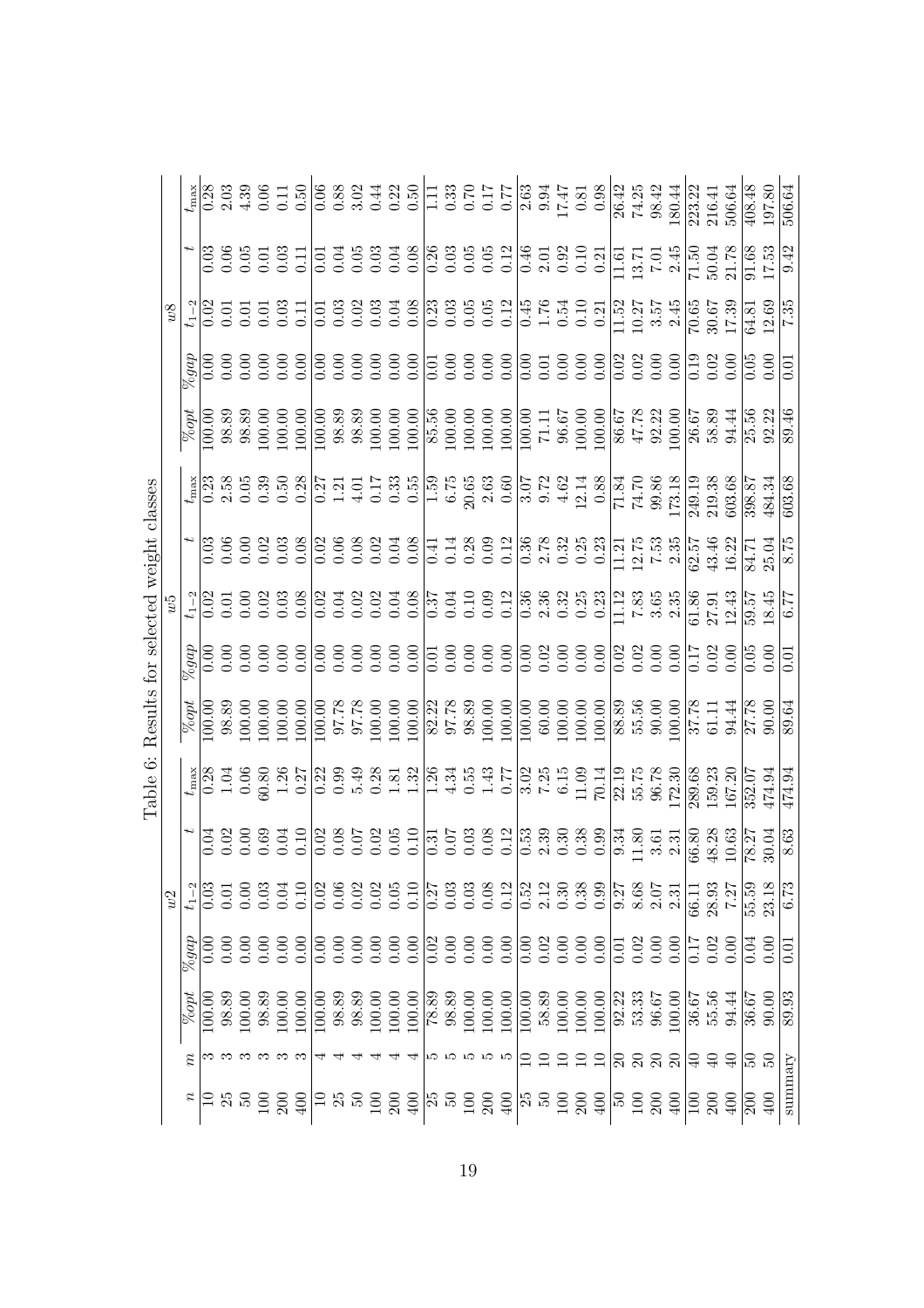|    |                            |               |        |                  |        |                                                 |                     |       |        |                   |        |        |                     |        |                  |             |             |                                |       |                  |                                                         |             |                |                                                                    |       |                                         |                               |     |                                                   |                  | discussion discussion di suore di suore di suore di suore di suore di suore di suore di suore di suore di suo<br>"Il suore di suore di suore di suore di suore di suore di suore di suore di suore di suore di suore di suore d                                                                                                                                                                                                                    |                  |
|----|----------------------------|---------------|--------|------------------|--------|-------------------------------------------------|---------------------|-------|--------|-------------------|--------|--------|---------------------|--------|------------------|-------------|-------------|--------------------------------|-------|------------------|---------------------------------------------------------|-------------|----------------|--------------------------------------------------------------------|-------|-----------------------------------------|-------------------------------|-----|---------------------------------------------------|------------------|----------------------------------------------------------------------------------------------------------------------------------------------------------------------------------------------------------------------------------------------------------------------------------------------------------------------------------------------------------------------------------------------------------------------------------------------------|------------------|
|    |                            |               |        |                  |        |                                                 |                     |       |        |                   |        |        |                     |        |                  |             |             |                                |       |                  |                                                         |             |                |                                                                    |       |                                         |                               |     |                                                   |                  |                                                                                                                                                                                                                                                                                                                                                                                                                                                    | 0.18             |
|    |                            |               |        |                  |        |                                                 |                     |       |        |                   |        |        |                     |        |                  |             |             |                                |       |                  |                                                         |             |                |                                                                    |       |                                         |                               |     |                                                   |                  |                                                                                                                                                                                                                                                                                                                                                                                                                                                    |                  |
|    |                            |               |        |                  |        |                                                 |                     |       |        |                   |        |        |                     |        |                  |             |             |                                |       |                  |                                                         |             |                |                                                                    |       |                                         |                               |     |                                                   |                  |                                                                                                                                                                                                                                                                                                                                                                                                                                                    |                  |
|    |                            |               |        |                  |        |                                                 |                     |       |        |                   |        |        |                     |        |                  |             |             |                                |       |                  |                                                         |             |                |                                                                    |       |                                         |                               |     |                                                   |                  |                                                                                                                                                                                                                                                                                                                                                                                                                                                    | 8.45             |
|    |                            |               |        |                  |        |                                                 |                     |       |        |                   |        |        |                     |        |                  |             |             |                                |       |                  |                                                         |             |                |                                                                    |       |                                         |                               |     |                                                   |                  |                                                                                                                                                                                                                                                                                                                                                                                                                                                    | 6.83             |
|    |                            |               |        |                  |        |                                                 |                     |       |        |                   |        |        |                     |        |                  |             |             |                                |       |                  |                                                         |             |                |                                                                    |       |                                         |                               |     |                                                   |                  |                                                                                                                                                                                                                                                                                                                                                                                                                                                    | $\overline{0.0}$ |
|    |                            |               |        |                  |        |                                                 |                     |       |        |                   |        |        |                     |        |                  |             |             |                                |       |                  |                                                         |             |                |                                                                    |       |                                         |                               |     |                                                   |                  |                                                                                                                                                                                                                                                                                                                                                                                                                                                    |                  |
|    |                            |               |        |                  |        |                                                 |                     |       |        |                   |        |        |                     |        |                  |             |             |                                |       |                  |                                                         |             |                |                                                                    |       |                                         |                               |     |                                                   |                  | $\begin{array}{l} \frac{1}{4} \left  \frac{1}{2} \right  \frac{1}{2} \left  \frac{1}{2} \right  \frac{1}{2} \left  \frac{1}{2} \right  \frac{1}{2} \left  \frac{1}{2} \right  \frac{1}{2} \left  \frac{1}{2} \right  \frac{1}{2} \left  \frac{1}{2} \right  \frac{1}{2} \left  \frac{1}{2} \right  \frac{1}{2} \left  \frac{1}{2} \right  \frac{1}{2} \left  \frac{1}{2} \right  \frac{1}{2} \left  \frac{1}{2} \right  \frac{1}{2} \left  \frac{$ |                  |
|    |                            |               |        |                  |        |                                                 |                     |       |        |                   |        |        |                     |        |                  |             |             |                                |       |                  |                                                         |             |                |                                                                    |       |                                         |                               |     |                                                   |                  |                                                                                                                                                                                                                                                                                                                                                                                                                                                    |                  |
| k2 |                            |               |        |                  |        |                                                 |                     |       |        |                   |        |        |                     |        |                  |             |             |                                |       |                  |                                                         |             |                |                                                                    |       | $\frac{10.07}{14.82}$<br>14.87<br>12.70 | 53.52<br>53.02                |     | $\frac{20.72}{71.55}$                             |                  | 67.45                                                                                                                                                                                                                                                                                                                                                                                                                                              | 10.33            |
|    | $\mathbb{z}^{bad}$         |               | 0.00   |                  |        |                                                 |                     |       |        |                   |        |        |                     |        |                  |             |             |                                |       |                  |                                                         |             |                | $\begin{array}{c} 1.6 & 1.6 \\ 1.6 & 1.6 \\ 1.6 & 1.6 \end{array}$ |       | 0.00                                    |                               |     | $\begin{array}{c} 15 \\ 0.03 \\ 0.00 \end{array}$ | 0.05             | 0.00                                                                                                                                                                                                                                                                                                                                                                                                                                               | 0.0              |
|    | $\overline{\%} opt$        | 100.00        | 100.00 | 100.00           | 100.00 | 100.00                                          | $100.\overline{00}$ | 98.89 | 100.00 | 100.00            | 100.00 | 100.00 | 87.78               | 100.00 | 100.00           | 100.00      | 100.00      | $\frac{100.00}{\frac{1}{200}}$ |       |                  | $\begin{array}{c} 45.56 \\ 97.78 \\ 100.00 \end{array}$ | 100.00      | 92.22<br>37.78 |                                                                    | 86.67 | 00.00                                   | 41.11                         |     | $\frac{28.89}{92.22}$                             | 15.56            | 85.56                                                                                                                                                                                                                                                                                                                                                                                                                                              | 87.42            |
|    | $\tilde{n}$                | တေး တေး တေး တ |        |                  |        |                                                 |                     |       |        |                   |        |        |                     |        |                  | ြော က က က က |             | $\Xi$                          | $\Xi$ | $\Xi$            | $\frac{10}{11}$                                         |             |                |                                                                    |       | 888                                     | $\frac{10}{7}$ $\frac{10}{7}$ |     |                                                   | $\mathbb{E}$     | PS                                                                                                                                                                                                                                                                                                                                                                                                                                                 |                  |
|    | $\boldsymbol{\mathcal{Z}}$ | $\Xi$ ង ន     |        | $\frac{50}{200}$ |        | $\frac{100}{2}$ $\frac{100}{2}$ $\frac{100}{2}$ |                     |       |        | $\frac{200}{200}$ |        |        | $\frac{2}{3}$ ន្រ ន |        | $\overline{100}$ | 200         | $rac{1}{4}$ | $\mathbb{E}$ ន                 |       | $\overline{100}$ | 200                                                     | $rac{1}{2}$ |                |                                                                    |       | $rac{1}{2}$                             | $\overline{\Xi}$              | 200 | 400                                               | $\overline{200}$ | 400                                                                                                                                                                                                                                                                                                                                                                                                                                                | summary          |

Table 7: Results for selected cardinality classes Table 7: Results for selected cardinality classes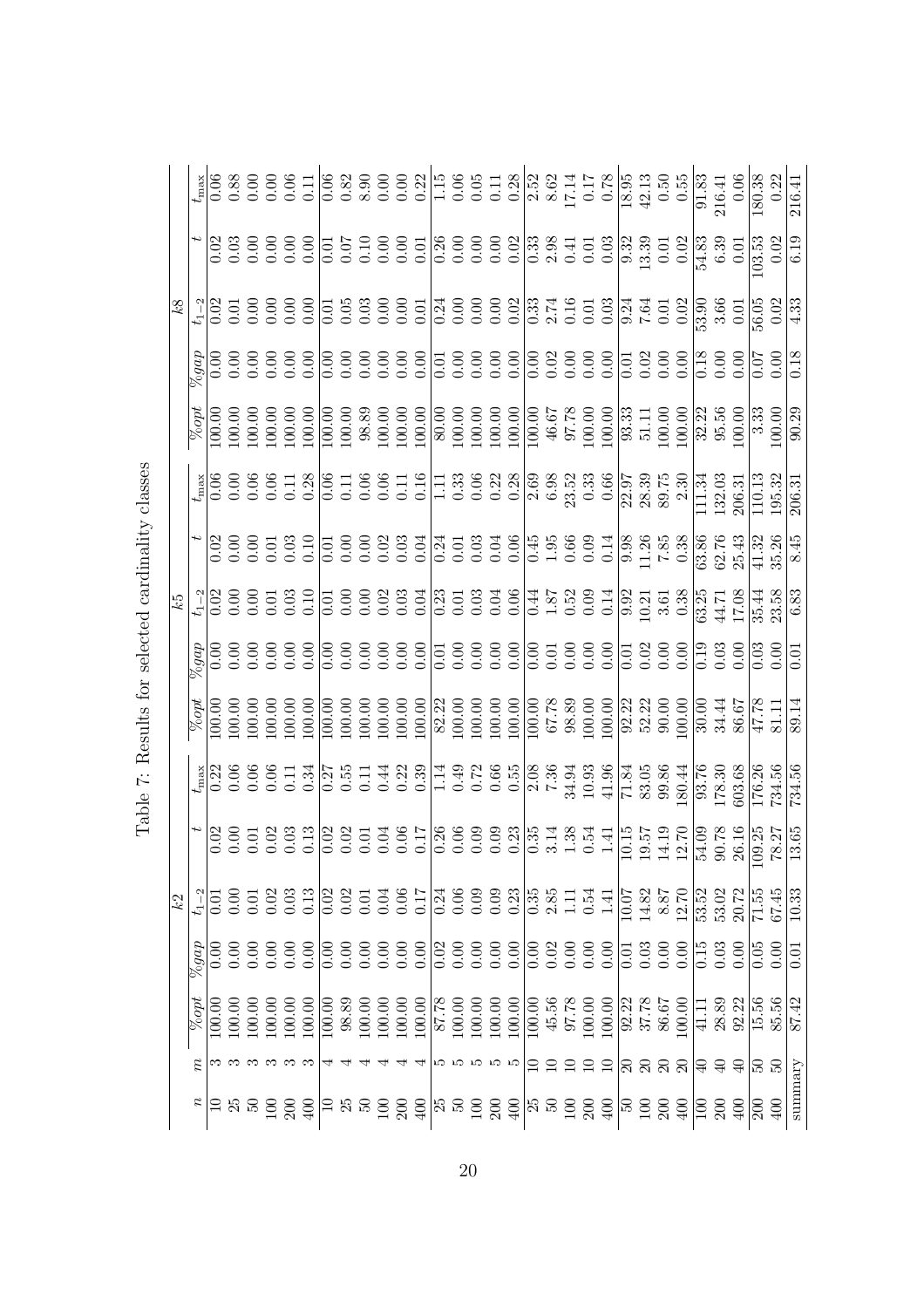without scatter search, by doubling the time limit assigned to the column generation phase, in order to compensate for a worse initial solution. It turned out that scatter search is an essential tool for the solution of these problems: Without it, the percentage of instances solved to optimality decreased from 89.7 to 64.1, the average percentage gap increased from 0.01 to 0.47 and the average CPU time increased from about 9 seconds to about 22 seconds.

## Acknowledgements

We thank the Ministero dell'Istruzione, dell'Università e della Ricerca (MIUR) and the Consiglio Nazionale delle Ricerche (CNR), Italy, for the support given to this project. The computational experiments have been executed at the Laboratory of Operations Research of the University of Bologna (LabOR). Thanks are also due to two anonymous referees for helpful comments.

# References

- [1] L. Babel, H. Kellerer, and V. Kotov. The k-partitioning problem. Mathematical Methods of Operations Research, 47:59–82, 1998.
- [2] E.G. Coffman, M.R. Garey, and D.S. Johnson. An application of bin-packing to multiprocessor scheduling. SIAM Journal on Computing, 7:1–17, 1978.
- [3] E.G. Coffman, G.S. Lueker, and A.H.G. Rinnooy Kan. Asymptotic methods in the probabilistic analysis of sequencing and packing heuristics. Management Science, 34:266–290, 1988.
- [4] M. Dell'Amico, M. Iori, and S. Martello. Heuristic algorithms and scatter search for the cardinality constrained  $P||C_{\text{max}}$  problem. *Journal of Heuristics*, 10:169–204, 2004.
- [5] M. Dell'Amico and S. Martello. Optimal scheduling of tasks on identical parallel processors. ORSA Journal on Computing, 7:191–200, 1995.
- [6] M. Dell'Amico and S. Martello. Bounds for the cardinality constrained  $P||C_{\text{max}}$  problem. Journal of Scheduling, 4:123–138, 2001.
- [7] S.M. Fatemi-Ghomi and F. Jolai-Ghazvini. A pairwise interchange algorithm for parallel machine scheduling. Production Planning and Control, 9:685–689, 1998.
- [8] A. Frangioni, E. Necciari, and M. G. Scutellà. A multi-exchange neighborhood for minimum makespan machine scheduling problems. Journal of Combinatorial Optimization, 2004 (to appear).
- [9] G.Finn and E. Horowitz. A linear time approximation algorithm for multiprocessor scheduling. BIT, 19:312–320, 1998.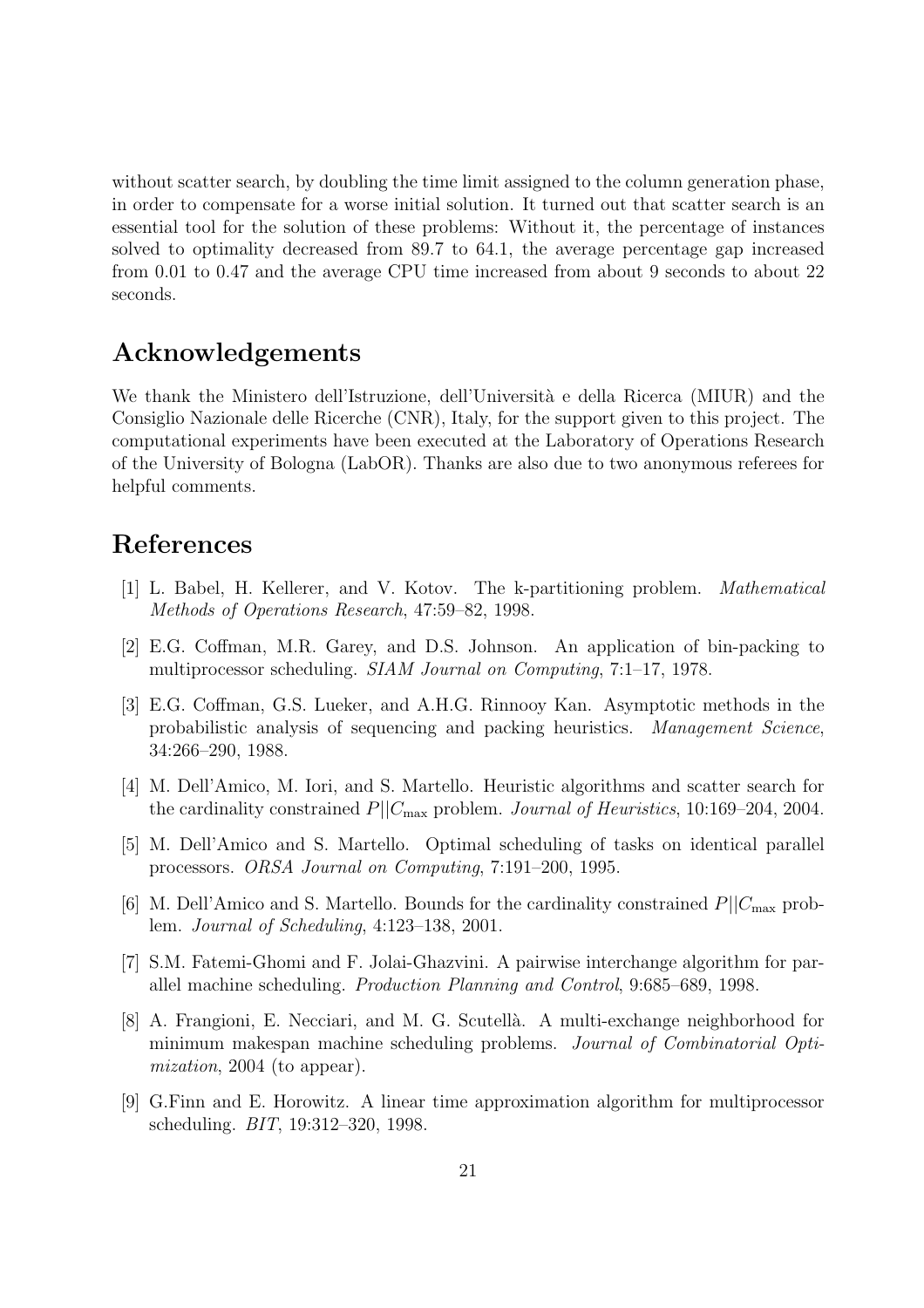- [10] F. Glover. Parametric combinations of local job shop rules. In ONR Research Memorandum no. 117. GSIA, Carnegie Mellon University, Pittsburgh, Pa, 1963.
- [11] F. Glover. A multiphase dual algorithm for the zero-one integer programming problem. Operation Research, 13:879–919, 1965.
- [12] F. Glover. Heuristic for integer programming using surrogate constraints. Decision Sciences, 8:156–166, 1977.
- [13] F. Glover. Scatter search and path relinking. In D. Corne, M. Dorigo, and F. Glover, editors, New Ideas in Optimization, pages 297–316. McGraw Hill, 1999.
- [14] F. Glover, M. Laguna, and R. Martí. Scatter search and path relinking: Foundations and advanced designs. In G. C. Onwubolu and B. V. Babu, editors, New Optimization Techniques in Engineering. Springer-Verlag, Heidelberg, 2004.
- [15] R.L. Graham. Bounds for certain multiprocessing anomalies. Bell System Technical Journal, 45:1563–1581, 1966.
- [16] D. S. Hochbaum and D. B. Shmoys. Using dual approximation algorithms for scheduling problems: practical and theoretical results. Journal of ACM, 34:144–162, 1987.
- [17] A. Hoogeveen, J.K. Lenstra, and S.L. van de Velde. Sequencing and scheduling. In M. Dell'Amico, F. Maffioli, and S. Martello, editors, Annotated Bibliographies in Combinatorial Optimization, pages 181–197. Wiley, Chichester, 1997.
- [18] R. Hübsher and F. Glover. Applying tabu search with influential diversification to multiprocessor scheduling. Computers and Operations Research, 21:877–889, 1994.
- [19] M. Laguna. Scatter search. In P. M. Pardalos and M. G. C. Resende, editors, Handbook of Applied Optimization, pages 183–193. Oxford University Press, 2002.
- [20] E.L. Lawler, J.K. Lenstra, A.H.G. Rinnooy Kan, and D.B. Shmoys. Sequencing and scheduling: algorithms and complexity. In S.C. Graves, A.H.G. Rinnooy Kan, and P.H. Zipkin, editors, Handbooks in Operations Research and Management Science, pages 445–522. North-Holland, Amsterdam, 1993.
- [21] S. Martello and P. Toth. Worst-case analysis of greedy algorithms for the subset-sum problem. Mathematical Programming, 28:198–205, 1984.
- [22] S. Martello and P. Toth. An exact algorithm for the two-constraint 0-1 knapsack problem. Operations Research, 51:826–835, 2003.
- [23] A.S. Mendes, F.M. Muller, P.M. Franca, and P. Moscato. Comparing meta-heuristic approaches for parallel machine scheduling problems. Production Planning  $\mathcal C$  Control, 13:143–154, 2002.